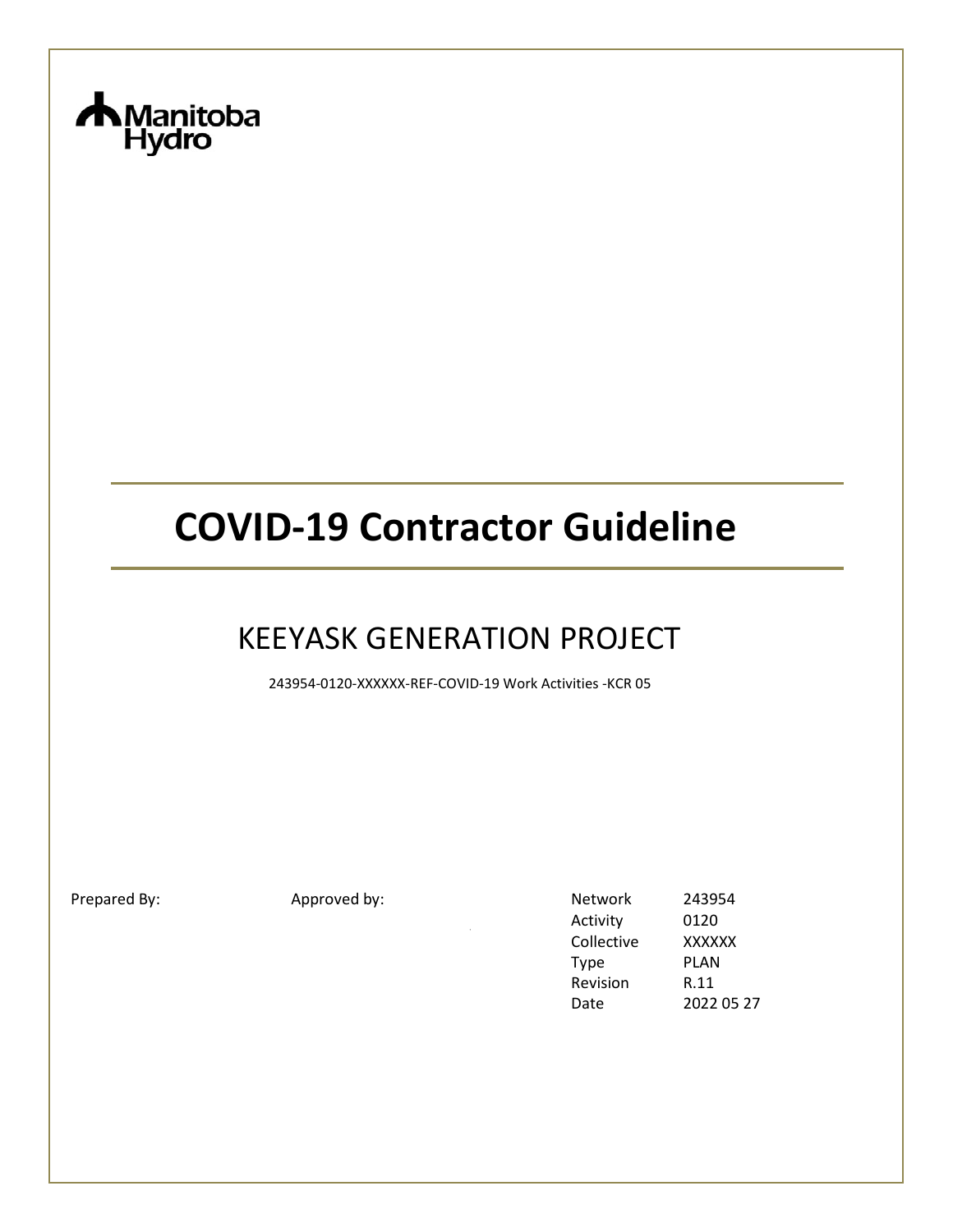| <b>COVID-19 Contractor Guidelines</b>                          |     |      |
|----------------------------------------------------------------|-----|------|
| <b>Keeyask Generation Project</b>                              | Rev | Page |
| 243954-0120-XXXXXX-REF-COVID-19-Contractor Guidelines - KCR 05 |     |      |

# **TABLE OF CONTENTS**

| $\mathbf{1}$ |  |
|--------------|--|
| $\mathbf{2}$ |  |
| 3            |  |
| 4            |  |
| 5            |  |
| 6            |  |
| 7            |  |
| 8            |  |
| 9            |  |
| 11           |  |
| 12           |  |
| 13           |  |
| 14           |  |
| 15           |  |
|              |  |
|              |  |
|              |  |
|              |  |
|              |  |
|              |  |
|              |  |
|              |  |
|              |  |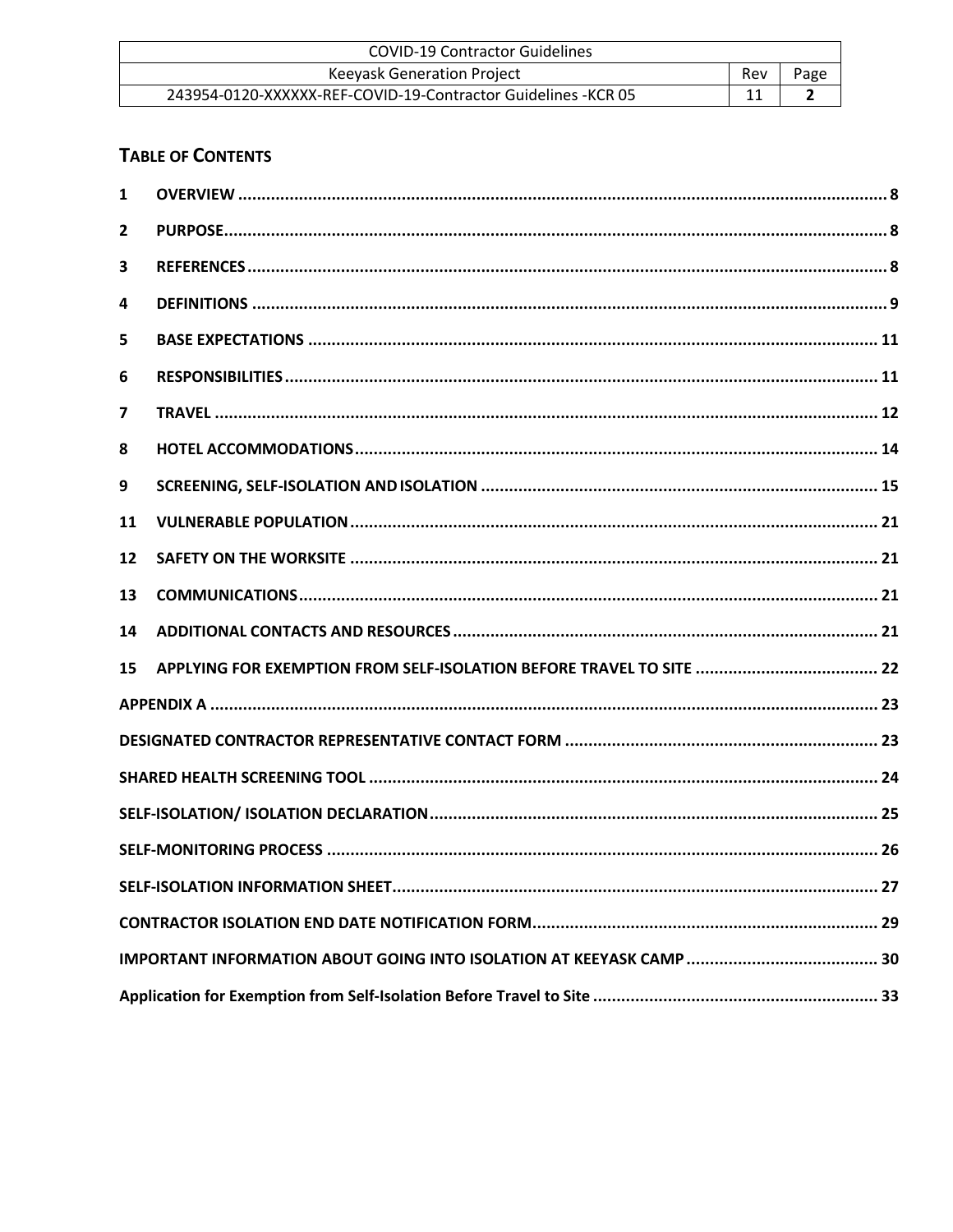| <b>COVID-19 Contractor Guidelines</b>                          |     |      |
|----------------------------------------------------------------|-----|------|
| <b>Keevask Generation Project</b>                              | Rev | Page |
| 243954-0120-XXXXXX-REF-COVID-19-Contractor Guidelines - KCR 05 |     |      |

# **CHANGES TO THE COVID-19 CONTRACTOR GUIDELINE**

### As of May 27, 2022

#### **7. Travel**

a. Revised to reflect Federal and Provincial regulations

### As of April 23, 2022

#### **7. Travel**

a. Changed face coverings to N95 or KN95 respirator mask

### As of January 1, 2022

#### **15. Applying for Exemption from Self-Isolation Related to Travel to Site**

- a. Deleted "Related to" from title.
- b. Added "Before" to title.
- c. Deleted "and while awaiting COVID-19 Screening test result."
- d. Deleted "while awaiting test results,"
- e. Added "this single" deleted "these".

### **Appendix A – Application for Exemption from Self-Isolation Related to Travel to Site**

- a. Added "Before" to title.
- b. Deleted "Related to" from title
- c. Deleted "and while awaiting COVID-19 Screening Test results".

### As of August 23, 2021

#### **10. COVID-19 Screening Test Process**

- a. Deleted "out of province" from "To be cleared to travel and work on site all workers must:"
- b. Deleted "out of province" from "For workers who do not fly to site they must:"

### **15. Applying for Exemption from Self-Isolation Before Travel to Site**

- a. Deleted "Before Travel to Site" from title
- b. Addition "and while awaiting COVID-19 Screening Test result"
- C. Deleted "this single" addition "these"
- D. Addition "been fully vaccinated"
- E. Deleted "received their second dose of a 2-dose vaccine or a single-dose vaccine

### **Appendix A: Application for Exemption from Self-Isolation**

- a. Deleted "Before Travel to Site" from Title
- b. Addition "and while awaiting test COVID-19 Screening Test results"

### As of July 20, 2021

#### **15.Applying for Exemption from Self-Isolation Before Travel to Site**

- a. Deleted "been fully vaccinated"
- b. Addition "received their second dose of a 2-dose vaccine or a single-dose vaccine

c. Addition "The exemption form titled "Application for Exemption from Self-Isolation Before Travel to Site "can be found on Keeyask.com."

d. Revised exemption form to reflect revisions a & b

### As of June 7, 2021

#### **4. Definitions**

a. Addition "Fully Vaccinated"

**15. Applying for Exemption from Self-Isolation Before Travel to Site**

a. new section added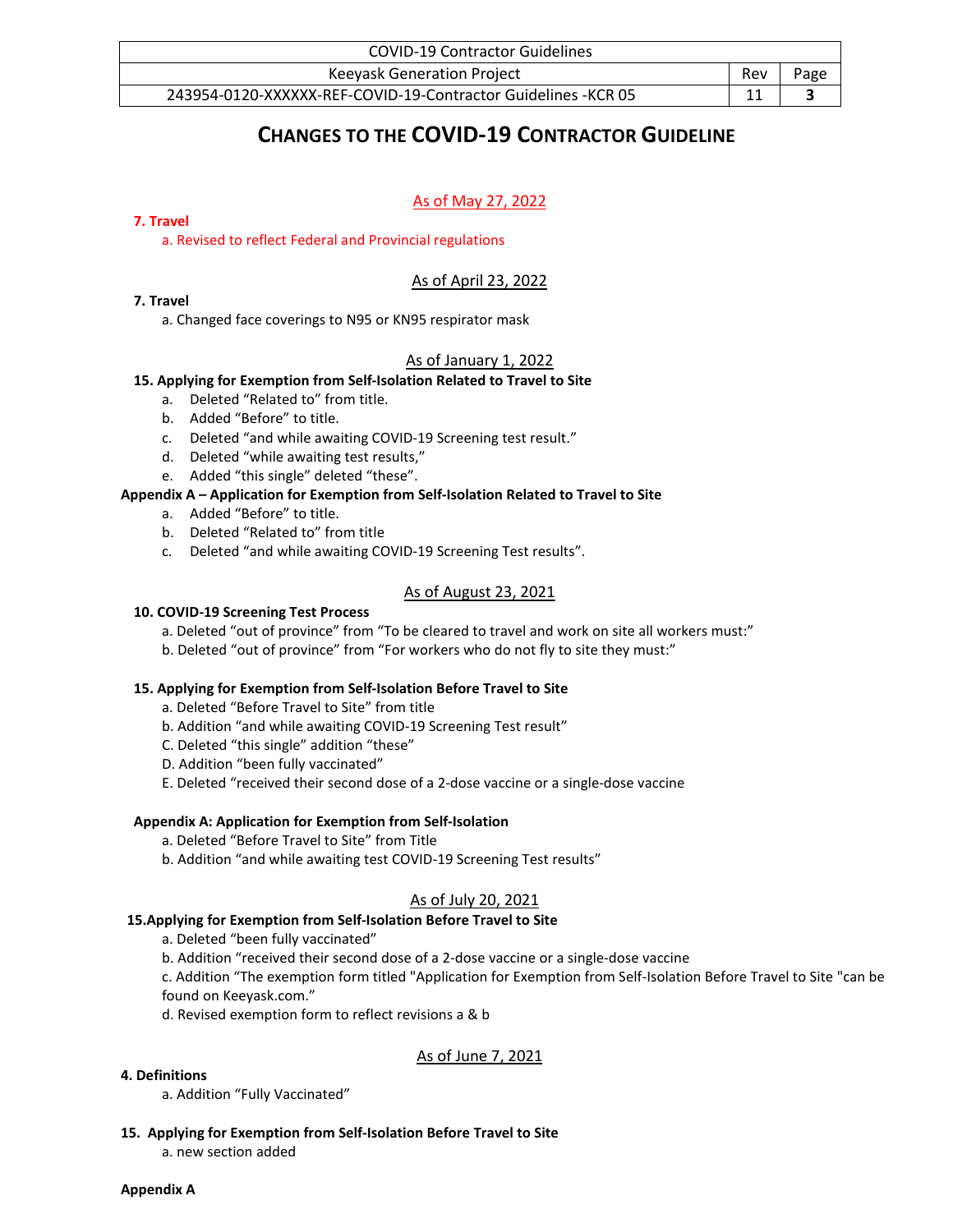| <b>COVID-19 Contractor Guidelines</b>                          |     |      |
|----------------------------------------------------------------|-----|------|
| <b>Keeyask Generation Project</b>                              | Rev | Page |
| 243954-0120-XXXXXX-REF-COVID-19-Contractor Guidelines - KCR 05 |     |      |

a. Application for Exemption from Self-Isolation Before Travel to Site Form

### As of March 30, 2021

### **4. Definitions**

- a. Addition- Close Contacts "10 minutes"
- b. Deletion Close Contacts "15 minutes"
- c. Addition- Isolation "you live with, or had close contact with someone who has or is suspected to have COVID-19"
- d. Addition- Self-isolation "you live with, or had close contact with someone who has or is suspected to have COVID-19"

### **7.Travel – Out of Province**

a. In the event an international traveler has been deemed exempt from the federal government of Canada regulations, notification shall be provided to Manitoba Hydro to determine the required length of selfisolation. If notification is not provided, 14-days of self-isolation is required.

### **9. Screening, self-isolation and isolation**

a. Addition "or a member of workers household"

### **Appendix A**

a. Revision- Shared Health Screening Tool

### As of December 1, 2020

### **3. References**

a. Addition "Self-isolation Requirements"

### **4. Definitions**

- a. Deletion "northwestern Ontario"
- b. Addition "recovered"
- c. Deletion "Western Canada
- d. Addition "vulnerable populations"

### **6. Responsibilities**

a. Addition section 6.5 Worker "self-isolate days prior to travelling to site"

### **7. Travel**

- a. Deletion 7.1 "All eastern provinces and southern Ontario
- b. Addition 7.1 "Out of Province"
- c. Addition "Keep a record of self-isolation and self-monitoring documents and provide to ManitobaHydro upon request."
- d. Deletion 7.2 "Western Canada and Northwestern Ontario"
- e. Addition 7.2 "In Province"
- f. Addition 7.2 "In province workers are required to self-isolate and self-monitor while at home.
- g. Addition 7.2 "Review self-isolation and self-monitoring protocol with all in province workers."
- h. Addition 7.2 Provide workers information on protocols identified in section 3 References. Ensure a signed copy of the Self-Isolation/Isolation COVID-19 Declaration has been received."
- i. Deletion 7.3 "travelling from all eastern provinces and southern Ontario"

### **8. Hotel Accommodations**

- a. Deletion "Hotel Administration Contact Information"
- b. Addition Updated hotel administration contact information email and phone number.

### **9. Screening, Self-Isolation and Isolation**

- a. Deletion 9.1 "out of province travelers"
- b. Addition 9.1 "Screening"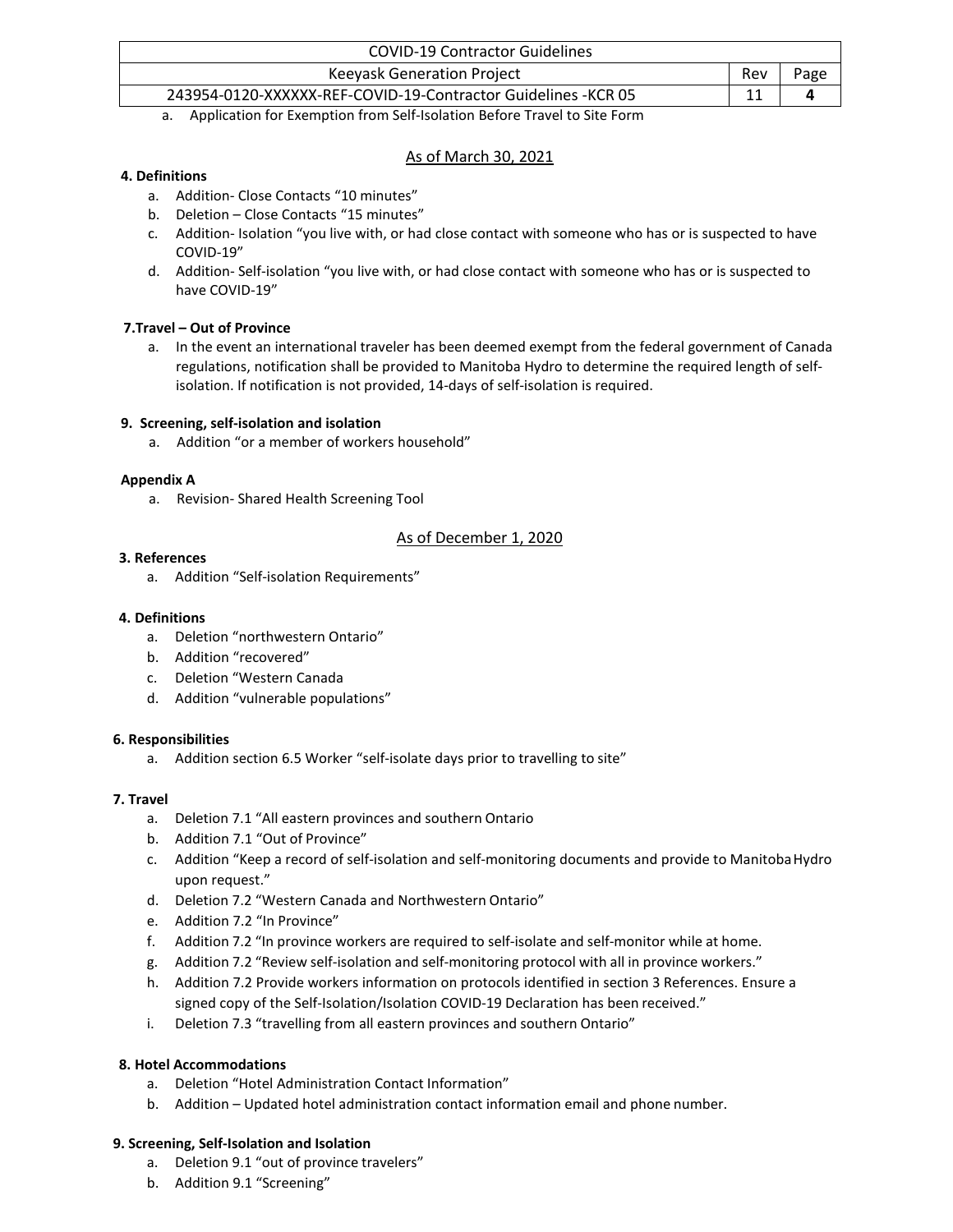| <b>COVID-19 Contractor Guidelines</b>                          |     |  |
|----------------------------------------------------------------|-----|--|
| Keeyask Generation Project                                     | Rev |  |
| 243954-0120-XXXXXX-REF-COVID-19-Contractor Guidelines - KCR 05 |     |  |

- c. Addition 9.1 "The contractor is also required to screen all workers before travel to the Projectsite."
- d. Deletion 9.2 "and Isolation"
- e. Addition 9.2 "All workers are required to self-isolate for a period prior to travelling tosite."
- f. Addition 9.2 "Provide workers information on protocols identified in section 3 References. Ensure a signed copy of the Self-Isolation/Isolation COVID-19 Declaration has been received Keep a record of selfisolation and self-monitoring documents and provide to Manitoba Hydro upon request."
- g. Addition 9.3 "On a weekly basis Manitoba Hydro shall provide contractors the Isolation End Date Notification Form"
- h. Addition 9.3 "Isolation"
- i. Addition 9.3 "Assist public health and communicate requirements to workers as required."
- j. Addition 9.3 "Support workers through the isolation process."
- k. Addition 9.3 "Ensure documents required are completed and provide to Manitoba Hydro uponrequest."
- l. Addition 9.3 "For further information please refer to Appendix A Important Information About Going Into Isolation at Keeyask Camp"

### **10. COVID-19 Screening Test**

- a. Addition 10.1.3 "Recovered from COVID-19 Workers who have been diagnosed and recovered from COVID-19, within 90 days of their arrival date on site shall be exempt from the screeningprocess."
- b. Addition 10.2 "Self-isolate for before being screened and tested for COVID-19"
- c. Addition 10.2 "Self-isolate for before driving or being shuttled to site"
- d. Deletion 10.3 "out of province worker"
- e. Addition 10.4 "Workplace Screening On Site Testing During Rotation"
- f. Addition 10.5.1 "prior to starting work"
- g. Addition 10.5.2 "Workplace Screening On Site Testing During Rotation Results"

### **11. Vulnerable Population**

a. Addition "COVID-19 can cause more severe disease or outcomes among workers identified in vulnerable population category."

### As of July 17, 2020

#### **Definitions**

- a. Addition "Northwestern Ontario"
- b. Addition "Western Canada"

### **7. Travel**

- a. Addition 7.1 "All eastern provinces and southern Ontario"
- b. Deletion 7.1 "Out of Province"
- c. Addition 7.2 "Western Canada and Northwestern Ontario"

### As of June 17, 2020

#### **7 Travel**

a. Deletion "Workers are expected to be at the testing location the day before travel to site this includes out of province and in province workers. Workers shall stay the night in the hotel and adhere to self-isolation requirements."

### **7.2 In Province**

a. Deletion "Arrange hotel accommodations for all workers for their stay before travel to site. This includes the overnight stay required after COVID collection procedure has been completed."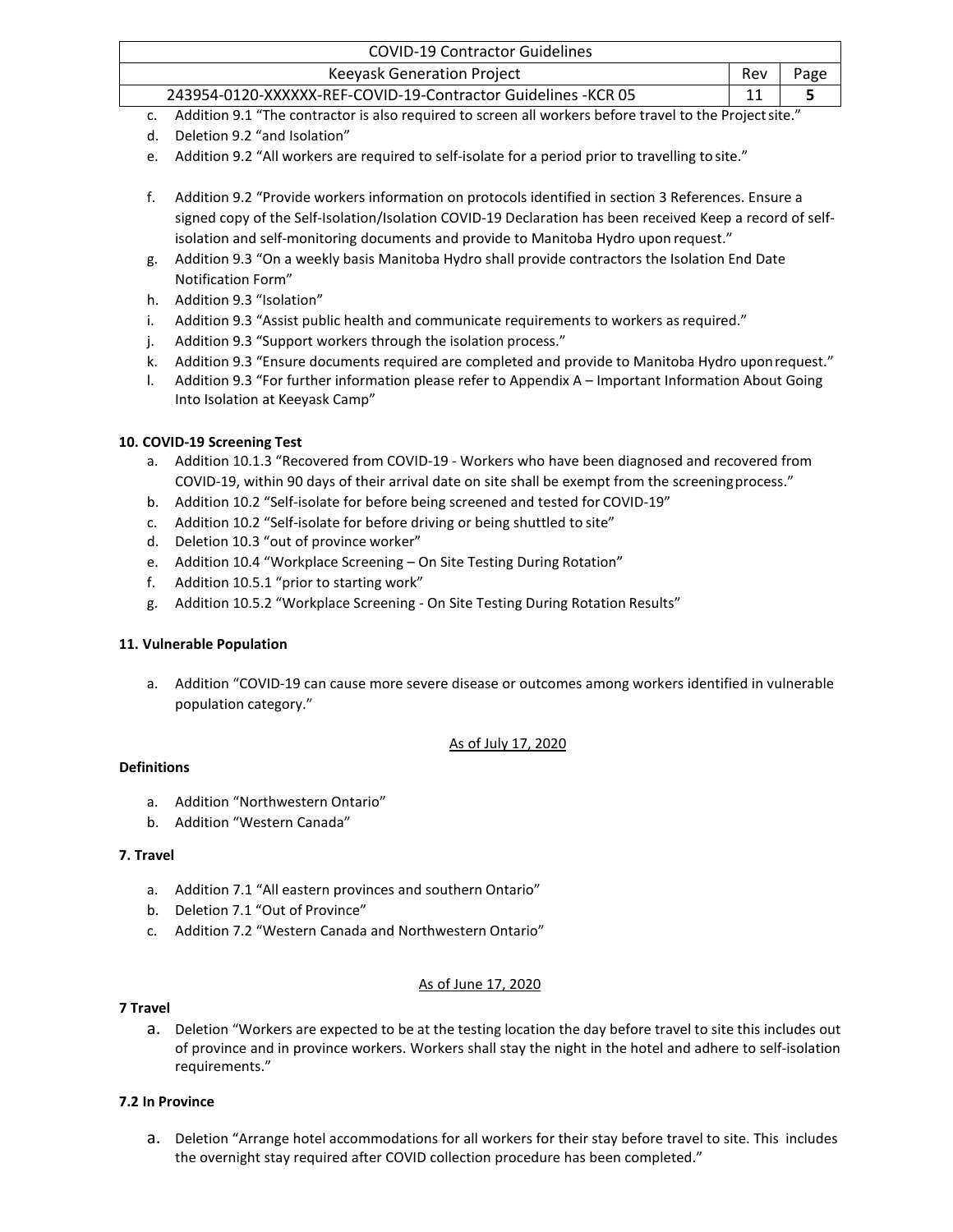| <b>COVID-19 Contractor Guidelines</b>                          |            |      |
|----------------------------------------------------------------|------------|------|
| <b>Keevask Generation Project</b>                              | <b>Rev</b> | Page |
| 243954-0120-XXXXXX-REF-COVID-19-Contractor Guidelines - KCR 05 |            |      |

#### **10.3 COVID-19 Screening Test Information**

- a. Deletion "Requirement to stay overnight at the hotel once the COVID collection procedure has been completed, prior to travelling to site."
- b. Deletion "After screening test, worker is required to check-in at hotel and self-isolate until travel to site. No one is permitted to leave the premises."

### As of May 30, 2020

#### **Definitions**

*a.* Addition "twice daily" to *Self-monitor*

#### **7 Travel**

b. Addition "Workers are expected to be at the testing location the day before travel to site this includes out of province and in province workers. Workers shall stay the night in the hotel and adhere to self-isolation requirements.

#### **7.1 Out-of-Province**

a. Addition "self-monitoring" to ensure clear expectation

#### **7.2 In Province**

- b. Addition "Travel manifest must be provided to Manitoba Hydro twenty-four (24) hours prior totesting."
- c. Addition "Arrange hotel accommodations for all workers for their stay before travel to site. This includes the overnight stay required after COVID collection procedure has been completed.

#### **9.1 Out of Province Travelers**

- a. Deletion "contact Nurse Practitioner"
- b. Addition "If a worker answers yes to any of the screening questions, refer to guidance for screening employees preparing to return to the Keeyask worksite."
- c. Addition "Appendix A Shared Health Screening Tool, and Self Isolation Fact Sheet, and Self-Monitoring process.

### **9.2.1 Self-Isolation**

- a. Addition "self-monitor" to ensure clear expectation
- b. Addition "including the requirement to submit a signed copy of the Self-Isolation/Isolation COVID-19 Declaration." for clarification
- c. Addition "Ensure that workers have a thermometer to complete the self-monitoring requirement."

#### **9.2.2 Isolation**

- a. Addition "including the requirement to submit a signed copy of the Self-Isolation/Isolation COVID-19 Declaration." for clarification
- b. Addition "Ensure that workers have a thermometer to complete the self-monitoring requirement."

### **9.3 Self-Monitor**

a. Addition "Ensure that workers have a thermometer to complete the self-monitoring requirement."

### **10.2 COVID-19 Screening Process**

a. Deletion "Virus" changed to COVID-19

#### **10.3 COVID-19 Screening Test Information**

- a. Addition "Requirement to stay overnight at the hotel once the COVID collection procedure has been completed, prior to travelling to site.
- b. Addition "After screening test, worker is required to check-in at hotel and self-isolate until travel to site. No one is permitted to leave the premises;"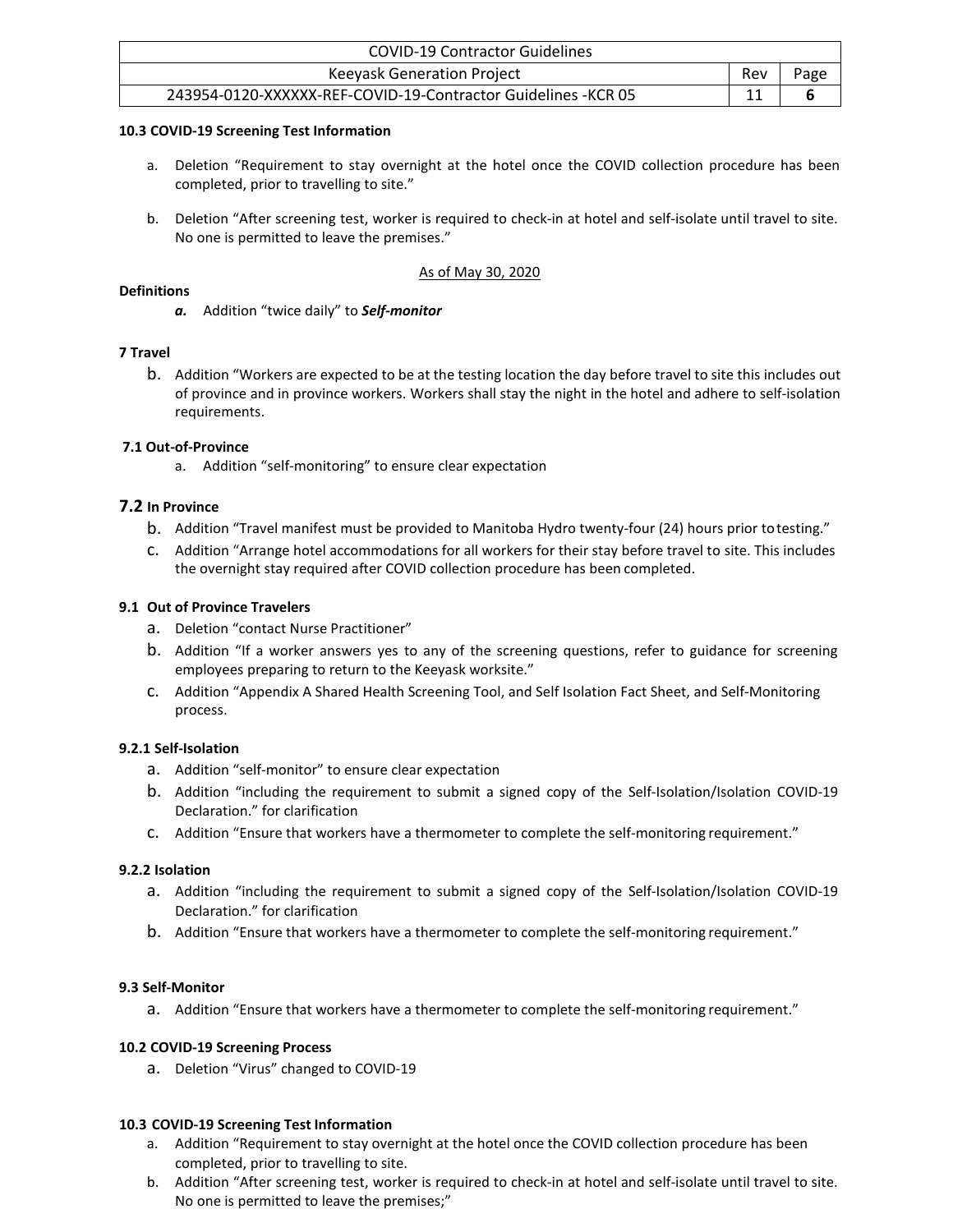| <b>COVID-19 Contractor Guidelines</b>                          |     |             |
|----------------------------------------------------------------|-----|-------------|
| Keeyask Generation Project                                     | Rev | <b>Page</b> |
| 243954-0120-XXXXXX-REF-COVID-19-Contractor Guidelines - KCR 05 |     |             |

### **Appendix A**

- a. Addition Self-Monitor process chart updated
- b. Addition to Self-Monitor Process to include "Take your temperature twice a day (morning and night), using a digital thermometer by mouth (oral)" and "Use the table below to record your temperature, and any other symptoms you may experience during the isolation period."
- c. Addition Guidance for screening employees preparing to return to the Keeyask worksite.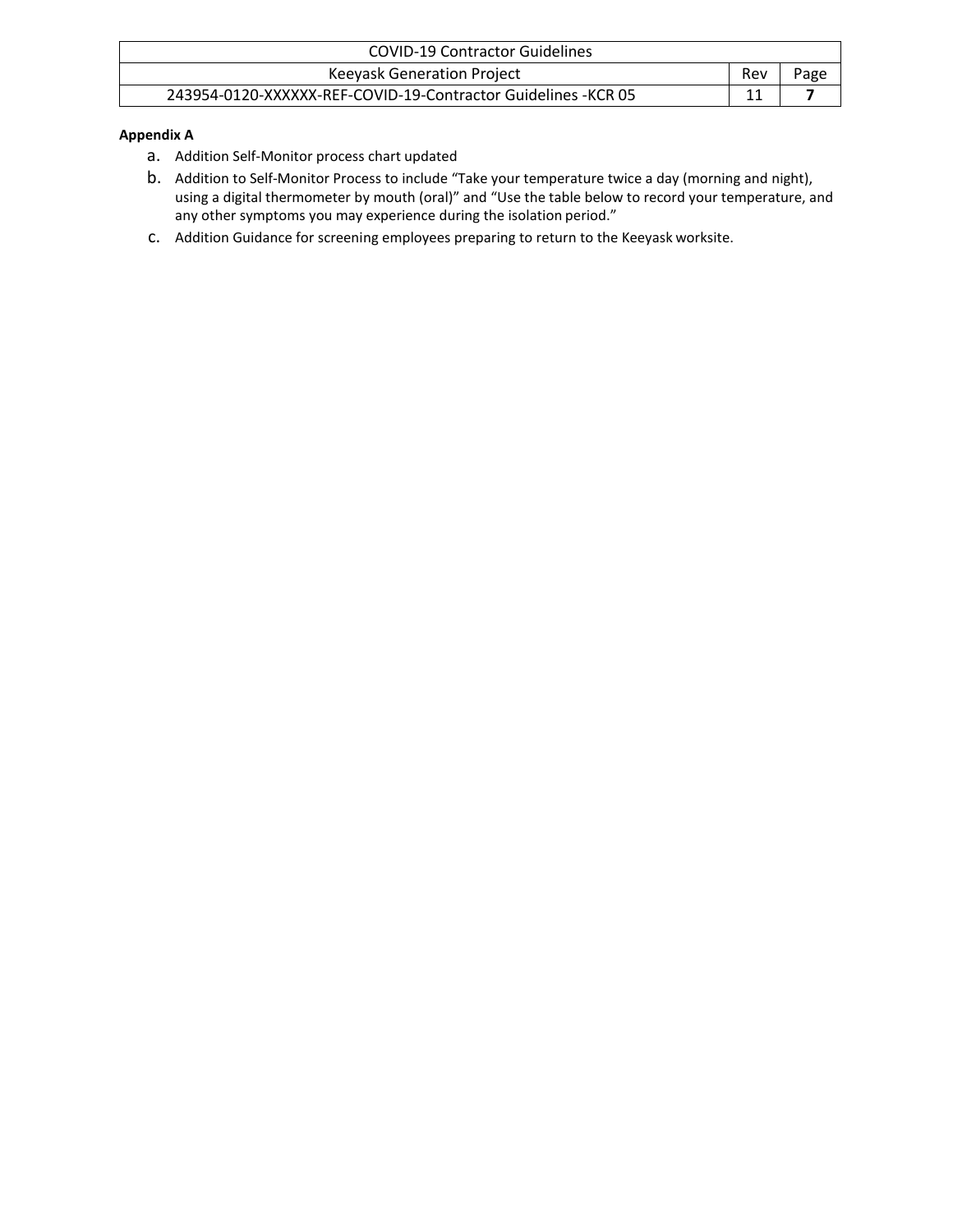| <b>COVID-19 Contractor Guidelines</b>                          |     |      |
|----------------------------------------------------------------|-----|------|
| <b>Keevask Generation Project</b>                              | Rev | Page |
| 243954-0120-XXXXXX-REF-COVID-19-Contractor Guidelines - KCR 05 |     |      |

# <span id="page-7-0"></span>**1 OVERVIEW**

Manitoba Hydro's priority is health and safety. The COVID-19 Contractor Guideline (Guideline) outlines contractor requirements for the management of COVID-19 while traveling to and from or while at the Keeyask Generation Project Site (site).

The Guideline applies to all contractors at site and outlines the requirements that shall be followed. It also contains several resources and forms that shall be reviewed prior to personnel returning to the Keeyask site.

# <span id="page-7-1"></span>**2 PURPOSE**

Manitoba Hydro is committed to providing a safe and healthy work and travel environment during a pandemic through proper planning and preparedness measuresfor the prevention and control of exposure to pathogens including COVID-19. The purpose of this Guideline is to support and implement practices to mitigate the risk of contracting COVID-19 while travelling to and from Keeyask Generation Project Site in air charters, buses, or other vehicles and while on site, and to prevent the spread of COVID-19 to or on site.

This content supplements existing provincial resources, fact sheets and other information taken from either the Province of Manitoba or Canada.ca, and these will be referenced.

# **BACKGROUND**

Due to the global pandemic, the Keeyask site Emergency Operations Centre was activated and measures were implemented to address the Project's pandemic objective of minimizing the introduction and spread of the virus on the Keeyask Generation Project Site. Travel to and from Keeyask Generation Project Site was suspended March 21 for an expected duration of 4 to 8 weeks.

At the end of the extended travel restriction period, in coordination with the Provincial health authorities, the Keeyask project returned to standard worker rotations, however enhanced siteaccess requirements and procedures were implemented.

# <span id="page-7-2"></span>**3 REFERENCES**

The following reference documents are complimentary to this Guideline or form part of this Guideline.

- 1. Contractor Guidelines for Work Activities Under COVID-19
- 2. COVID-19 Workers' Information Package
- 3. Self-Isolation Requirements
- 4. Travel/Isolation Process: Local Drivers and Northern Shuttle Transports
- 5. Keeyask COVID-19 Site Handbook
- 6. Manitoba Shared Health Screening Tool
- 7. Self-Monitoring Process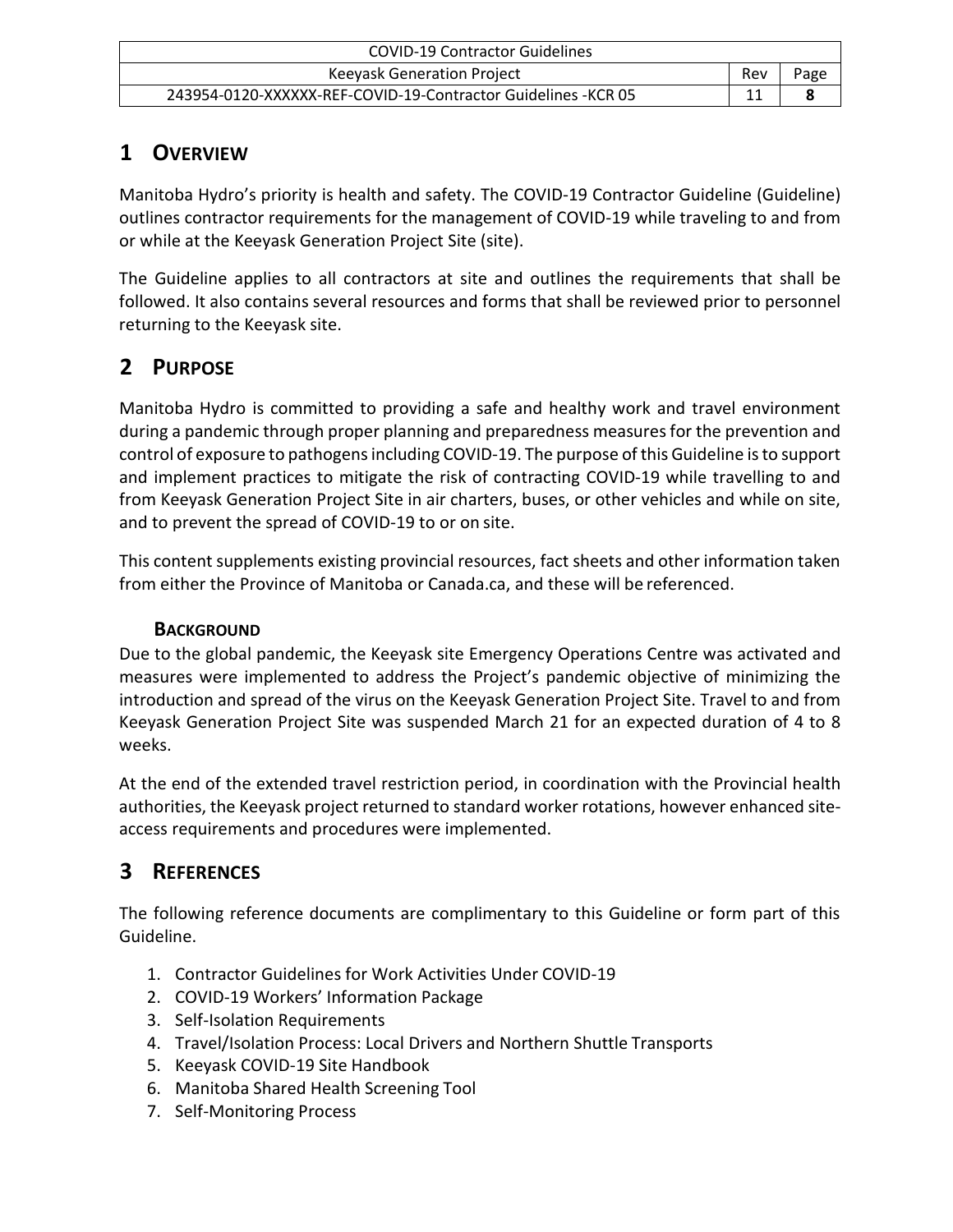| <b>COVID-19 Contractor Guidelines</b>                          |     |      |
|----------------------------------------------------------------|-----|------|
| <b>Keevask Generation Project</b>                              | Rev | Page |
| 243954-0120-XXXXXX-REF-COVID-19-Contractor Guidelines - KCR 05 |     |      |

# <span id="page-8-0"></span>**4 DEFINITIONS**

# *Cleared/Clear Test Result*

Worker has completed a COVID-19 screening test and is permitted to travel/work on site

# *Close Contact*

- provided direct care for a COVID-19 case, including healthcare workers, family members or other caregivers, or who had other similar close physical contact (e.g., intimate partner) without consistent and appropriate use of personal protective equipment, OR
- lived with or otherwise had close face to face contact (within 2 metres) with a probable or confirmed case for more than **10** minutes (may be cumulative, i.e., multiple interactions) up to 48 hours prior to symptom onset, OR
- had direct contact with infectious body fluids of a probable or confirmed case (e.g., was coughed or sneezed on) while not wearing recommended PPE,OR
- has been identified by the public health authority as a possible contact.

# *COVID-19 Screening Test*

The testing conducted is deemed a *screening* test and not a *diagnostic* test – it is not intended to diagnose anyone as being ill with COVID-19 but is being used as a test to screen individuals as *clear*ed/not-cleared to travel or work on site. Therefore, we refer to the COVID-19 testing as a "Screening Test"

# *Designated Contractor Representative (DCR)*

An individual identified by the contractor as able to receive communication and results and who is authorized to take immediate actions to remove a worker from his/her duties and to make required decisions in the testing and subsequent processes.

# *Fully Vaccinated*

Individuals are considered fully vaccinated from COVID-19 14 days after receiving their second dose of a 2-dose vaccine or 14 days after receiving a single-dose vaccine.

# *Isolation*

You must stay at a single location i.e. home, hotel room, camp room and stay away from other people. You must isolate if **any** of the following apply:

- you have been diagnosed with COVID-19, or are waiting to hear the results of a lab test for COVID-19
- you have symptoms of COVID-19, even if mild
- you live with, or had close contact with someone who has or is suspected to have COVID-19
- you have been told by public health that you may have been exposed toCOVID-19
- you have returned from travel outside Canada with symptoms of COVID-19 (mandatory)

# *Manitoba Shared Health Screening Tool*

Screening is a series of questions asked to see if a person who has recently traveled or been exposed to an ill person who has symptoms of the illness.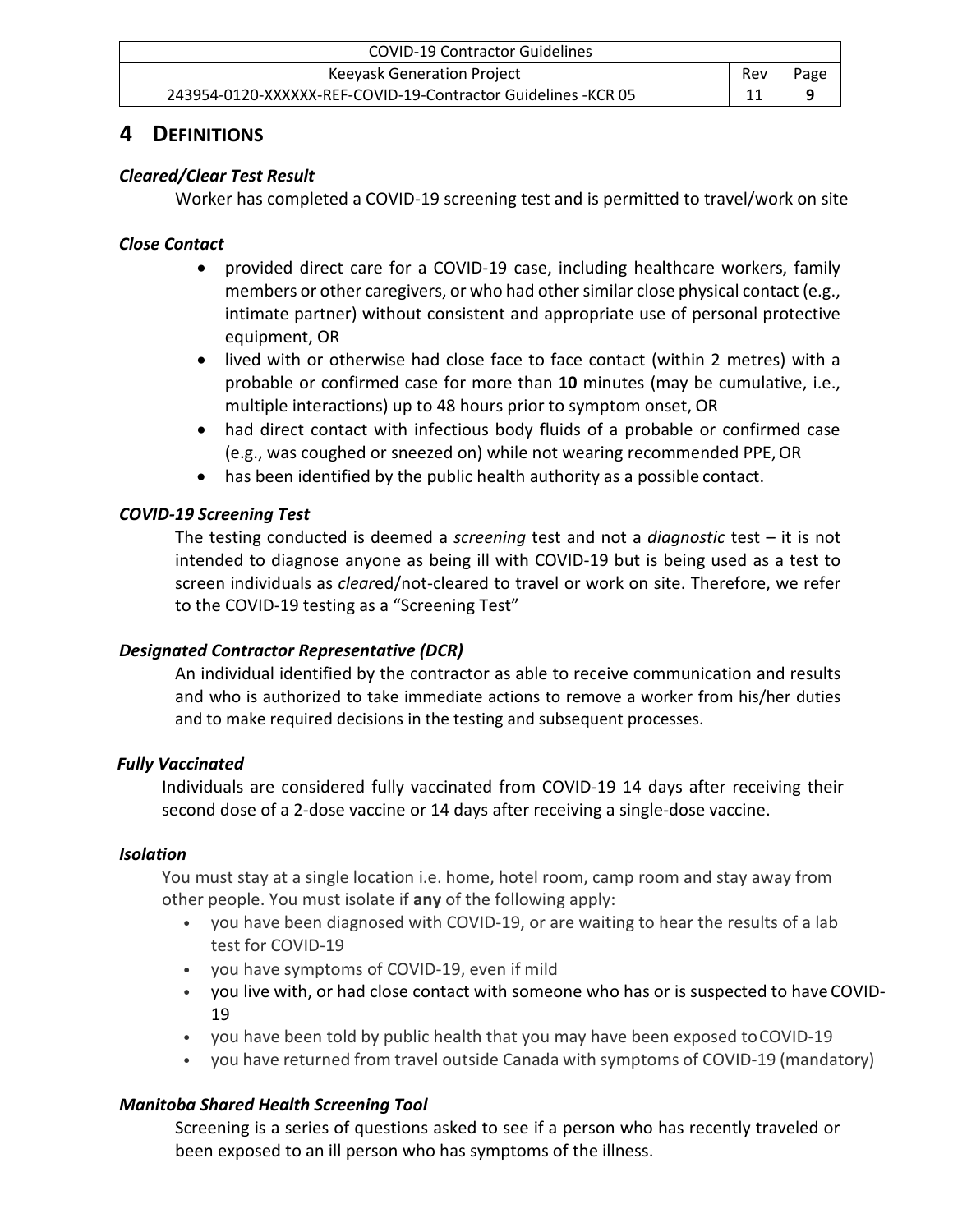| <b>COVID-19 Contractor Guidelines</b>                          |     |      |
|----------------------------------------------------------------|-----|------|
| <b>Keeyask Generation Project</b>                              | Rev | Page |
| 243954-0120-XXXXXX-REF-COVID-19-Contractor Guidelines - KCR 05 |     | 10   |

### *Medical Services*

The area at Keeyask camp that contains Emergency Medical Services paramedics and the Nurse Practitioner

### *Not-Cleared/Not Clear Test Result*

Worker has completed a COVID-19 screening test and is not permitted to travel/work on site.

### *Nurse Practitioner (NP)*

NPs are registered nurses who have additional education and nursing experience, which enables them to: Autonomously diagnose and treat illnesses, order and interpret tests, prescribe medications, and perform medical procedures.

### *Physical Distancing/Social Distancing*

Limiting the number of people that you, and your family, come into close contact (within two metres/ six feet).

### *Recovered*

Individual no longer ill with the virus (as determined by provincial health authorities)

### *Self-isolation*

You must stay at a single location (i.e. home, hotel room, camp room), and stay away from other people. Self-isolate applies if you have **no symptoms** and **any** of the following apply:

- you are returning from travel **outside of Canada**
- You will be traveling to the Keeyask Project
- out of province and will be traveling to Manitoba
- **you live with, or** had close contact with someone who has or is suspected to have COVID-19
- you have been told by the public health authority that you may have been exposed and need to self-isolate

# *Self-monitor*

To record your temperature twice daily, as well as monitor your general well-being to see if/when other symptoms develop (e.g., cough, sore throat, runny nose, shortness of breath and difficulty breathing).

# *Testing Administrator*

Individual(s) responsible for overseeing the protocol and procedures of the **screening test** process and help explain the process and support coordinating the reporting of results.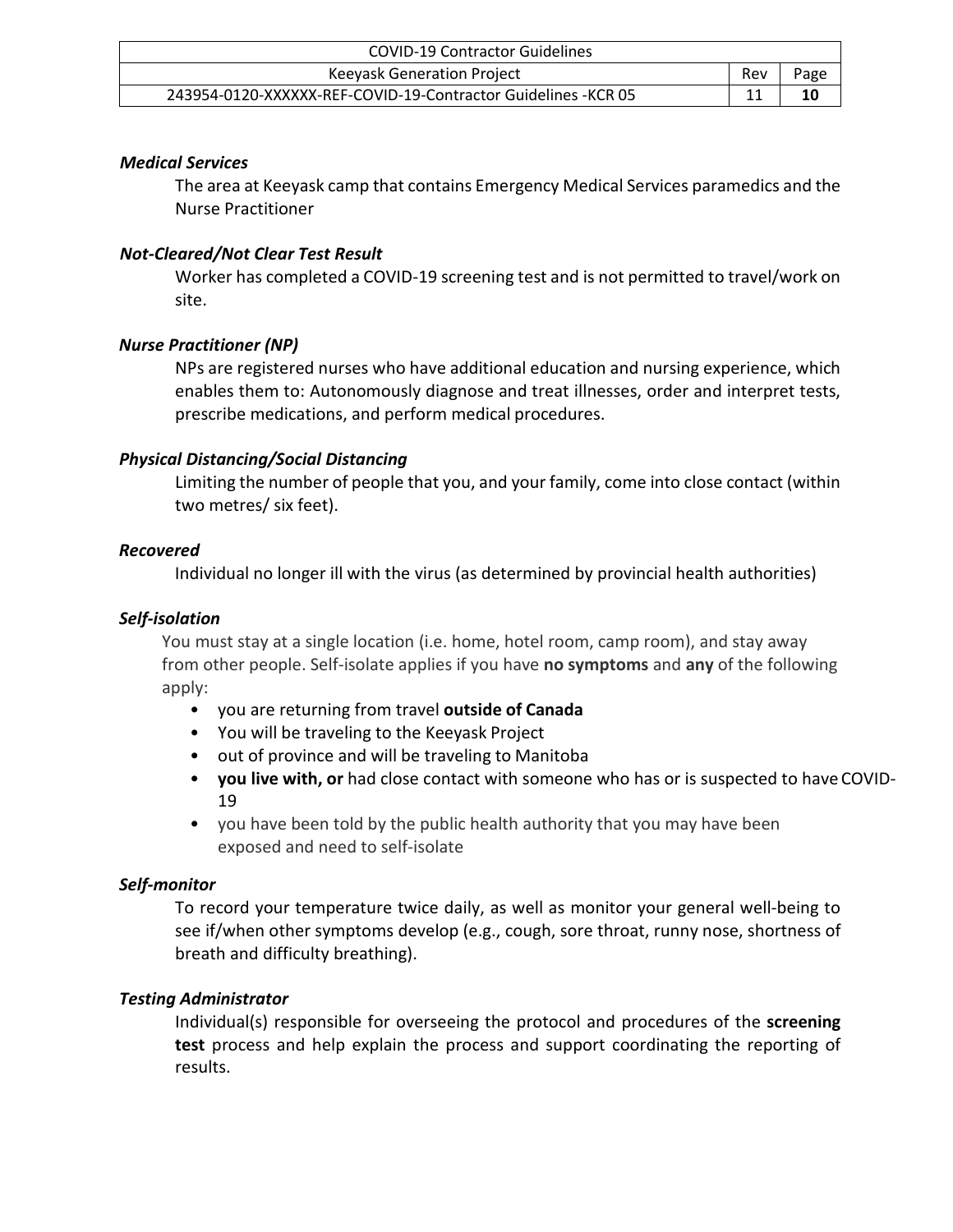| <b>COVID-19 Contractor Guidelines</b>                          |     |      |
|----------------------------------------------------------------|-----|------|
| Keeyask Generation Project                                     | Rev | Page |
| 243954-0120-XXXXXX-REF-COVID-19-Contractor Guidelines - KCR 05 |     |      |

## *Vulnerable Populations*

Vulnerable populations may include individuals who are at risk of more severe disease or outcomes, including:

- older adults (increasing risk with each decade, especially over 60 years)
- people of any age with chronic medical conditions (for example: lung disease, heart disease, high blood pressure, diabetes, kidney disease, liver disease, stroke or dementia)
- people of any age who are immunocompromised, including those with an underlying medical condition (for example, cancer) or taking medicationswhich lower the immune system (for example, chemotherapy)
- people living with obesity (BMI of 40 or higher)

# <span id="page-10-0"></span>**5 BASE EXPECTATIONS**

Contractors shall cooperate in taking steps to reduce the transmission of communicable diseases at the Keeyask project site and camp.

# <span id="page-10-1"></span>**6 RESPONSIBILITIES**

# **PURCHASER**

The Purchaser is responsible for:

- Provision of facility for testing
- Secure block of hotel rooms for out of province travelers

# **CONTRACTORS**

Contractors are responsible to adhere to and to follow guidelines within this document. This includes communicating to workers all logistics involved with travel back to site. It will be important to communicate how the site will operate including reporting all illnesses, ensuring physical distancing, and how work will be scheduled.

- Contact hotel administrator and book rooms for the travelers
- Transport travelers from hotel to testing facility
- Transport travelers from testing facility to air charter terminal
- Arrange air transport to Gillam
- Transport/shuttle workers from Gillam airport to site

# **DESIGNATED CONTRACTOR REPRESENTATIVE**

The designated contractor representative (DCR) is an individual identified by the contractor as the single point of contact to receive communications and test results from Manitoba Hydro and if required, the testing administrator. The DCR shall be authorized to take immediate actions to ensure the appropriate steps of this document are fulfilled and to make required decisions in the testing and subsequent processes.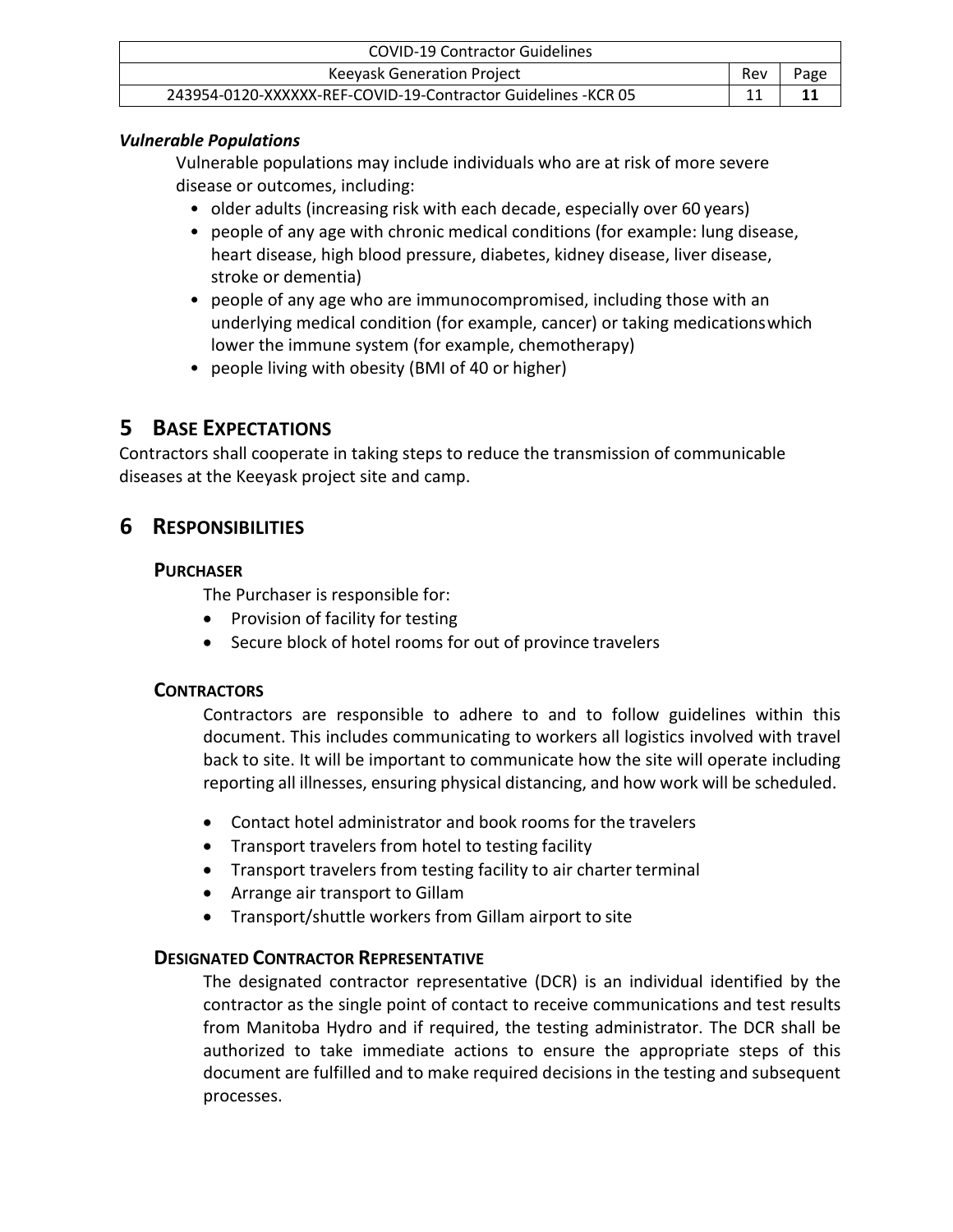| <b>COVID-19 Contractor Guidelines</b>                          |     |      |
|----------------------------------------------------------------|-----|------|
| Keeyask Generation Project                                     | Rev | Page |
| 243954-0120-XXXXXX-REF-COVID-19-Contractor Guidelines - KCR 05 |     |      |

# **TEST/TRAVEL DAY CONTACT**

The test/travel day contact is an individual identified by the contractor to be physically present at the testing location, every test/travel day. Their role isto ensure that all rules and expectations are followed. The test/travel day contact must also ensure workers have required information, support screening processes by providing guidance to a worker who screened not-clear and ensures all workers required on the shuttle bus are accounted for.

# **WORKER**

Each worker is responsible to:

- Must arrive at required location at the designated time. This includes thetesting facility and if required identified parking location to be transported to testing facility
- Northern drivers must wait at gate for transport into camp
- Complete the Manitoba Health Screening Questionnaire prior to attending the testing facility or driving/shuttling to site.

Self-isolate for the required prior to traveling to site.

| Who is responsible         | Responsibility                                                            |
|----------------------------|---------------------------------------------------------------------------|
| Purchaser                  | Provision of facility for testing                                         |
|                            | Secure block of hotel rooms for out of province travelers                 |
|                            | Contact hotel administrator and book rooms for the travelers              |
|                            | Transport travelers from hotel to testing facility                        |
| Contractor                 | Transport travelers from testing facility to air charter terminal         |
|                            | Arrange air transport to Gillam                                           |
|                            | Transport/shuttle workers from Gillam airport to site                     |
|                            | Test Results: Receives and ensures communication to workers.              |
| <b>DCR</b>                 | Ensure all testing processes for travelers are fulfilled                  |
|                            | Make required decisions in the testing and subsequent processes           |
|                            | Ensures workers are following all rules and expectations                  |
| Test/Travel Day<br>Contact | Supports the results reporting process                                    |
|                            | Ensure everyone is on the shuttle bus who should be                       |
| Worker                     | Be at the designated place and time to be transported to testing facility |
|                            | Northern drivers must wait at gate for transport into camp                |

# <span id="page-11-0"></span>**7 TRAVEL**

Each contractor is responsible to arrange travel for all workers. This includes flights; to and from Manitoba, to and from Keeyask and ground transportation. Refer to subsections below for further responsibilities.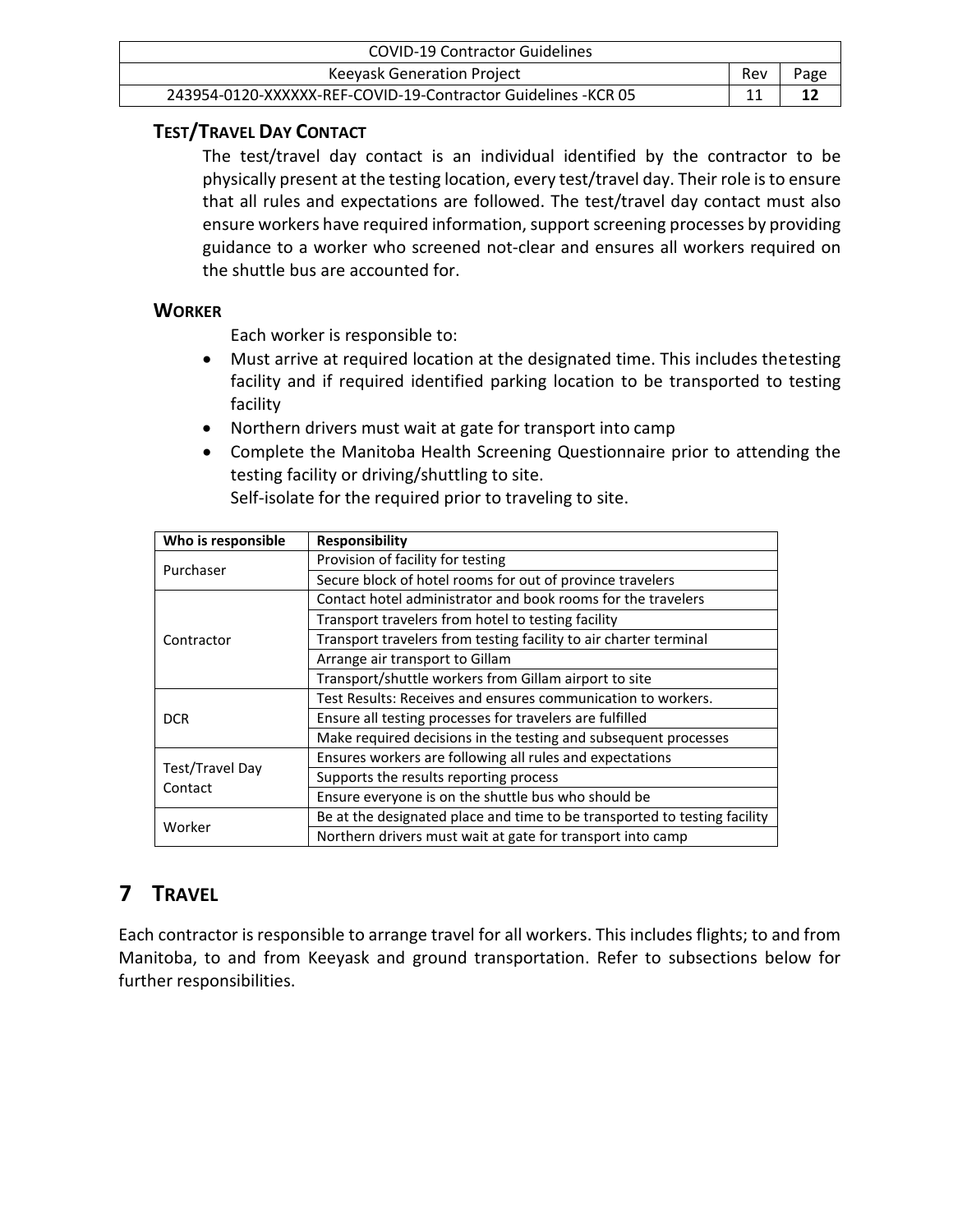| <b>COVID-19 Contractor Guidelines</b>                          |     |      |
|----------------------------------------------------------------|-----|------|
| Keeyask Generation Project                                     | Rev | Page |
| 243954-0120-XXXXXX-REF-COVID-19-Contractor Guidelines - KCR 05 |     | 13   |

# **OUT OF PROVINCE**

Self-isolation and self-monitoring are required for out of province travelers to Manitoba.

- International travelers are required to self-isolate and self-monitor in accordance with the federal government of Canada regulations.
	- In the event the federal government of Canada deems an international traveler exempt from the federal isolation requirements, notification shall be provided to Manitoba Hydro to determine the required length of selfisolation. If notification to Manitoba Hydro is not provided, 14-days of selfisolation is required.
- Out of province travelers are required to self-isolate and self-monitor in accordance with provincial regulations. at home, Winnipeg or a combination of both for the currently required period. If the worker chooses to self-isolate in Winnipeg accommodations will only be provided to a maximum of 7 days.

Contractor is responsible to:

- Complete the Manitoba Shared Health Screening tool for all out of province travelers prior to travel to Manitoba and if requested provide workers witha copy.
- Review self-isolation and self-monitoring protocol with these travelers
	- $\circ$  Self-isolation  $\frac{1}{2}$  may be required for out of province travelers to the project site.
		- International travelers are required to self-isolate in accordance with the federal government of Canada regulations and selfmonitor.
		- Out of province travelers are required to self-isolate and selfmonitor in accordance with provincial regulations. and selfmonitor at home, Winnipeg or a combination of both. Accommodations in Winnipeg will only be provided to a maximum of 7 days.
- Provide workers information on protocols identified in section 3 References
- Ensure a signed copy of the Self-Isolation/Isolation COVID-19 Declaration has been received
- Keep a record of self-isolation and self-monitoring documents and provideto Manitoba Hydro upon request.

# **IN PROVINCE**

In-province workers are required to self-isolate and self-monitor in accordance with provincial regulations. while at home are required to self-isolate and self-monitor for the currently required period. If self-isolation cannot occur at home the worker shall notify their supervisor to determine if other accommodations can be provided.

Contractor is responsible to:

- Review self-isolation and self-monitoring protocol with all in province workers.
- Arrange all transportation for all workers;
	- o Which shall include non-commercial flights,
	- o Transportation from hotel to testing site and to air charter terminal, also from Gillam airport to site.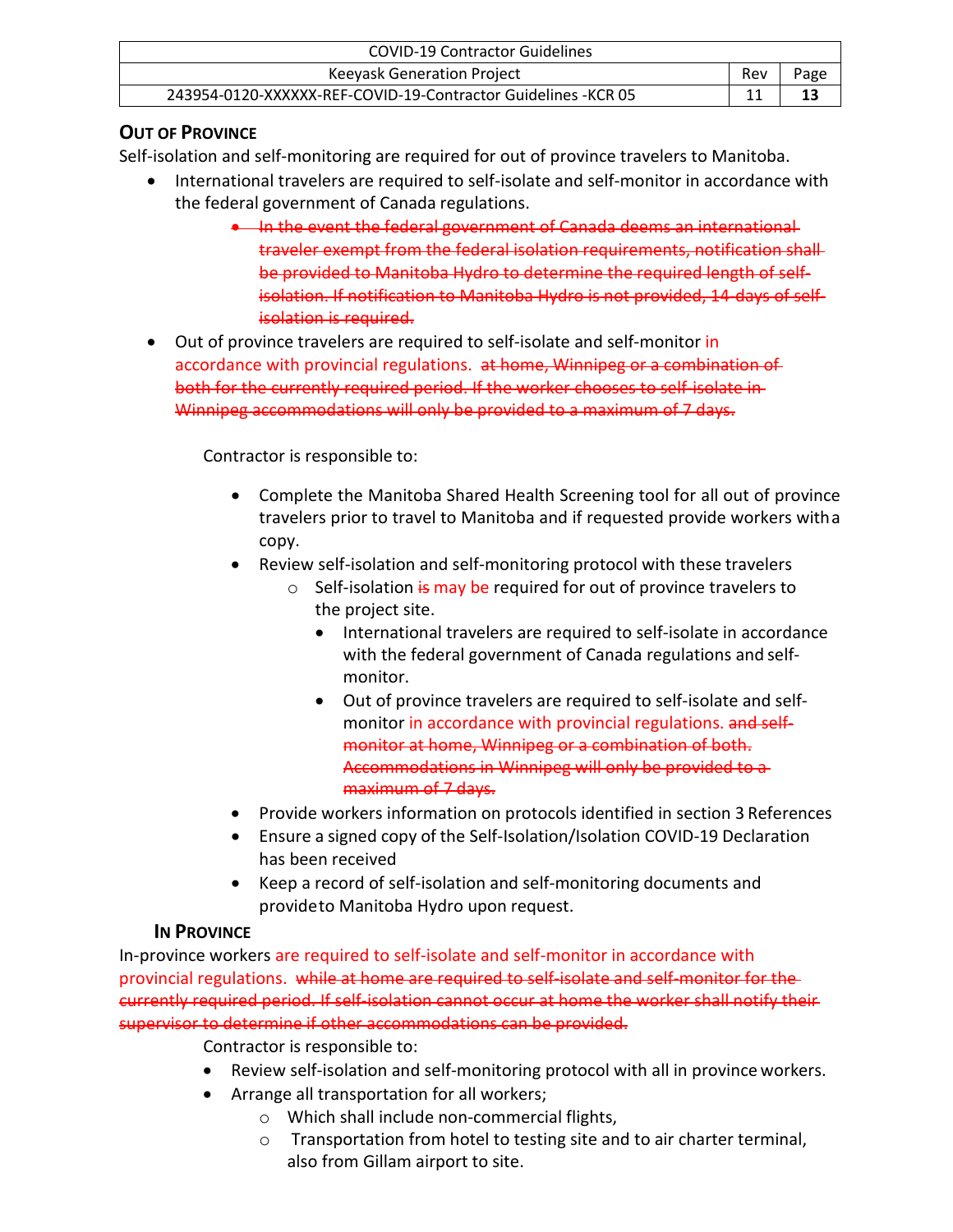| <b>COVID-19 Contractor Guidelines</b>                          |     |      |
|----------------------------------------------------------------|-----|------|
| <b>Keeyask Generation Project</b>                              | Rev | Page |
| 243954-0120-XXXXXX-REF-COVID-19-Contractor Guidelines - KCR 05 |     | 14   |

- Travel manifest must be provided to Manitoba Hydro twenty-four (24)hours prior to testing.
- Provide workers information on protocols identified in section 3 References.
- Ensure a signed copy of the Self-Isolation/Isolation COVID-19 Declaration has been received.
- Ensure a copy of the self-monitoring form has been received.
- Ensure a screening-tool has been completed and received.
- Keep a record of self-isolation and self-monitoring documents and provideto Manitoba Hydro upon request.

# **DRIVER/SHUTTLE**

Contractor shall identify all workers required to drive or shuttle to site in advance. Contractor shall approve and if driving provide worker with the identified date and gate arrival time. The contractor is responsible to communicate to workers that upon arriving at the gate workers will be provided a N95 or KN95 respirator mask and are expected to wear the mask until they are in their dorm room. If travelling by shuttle workers will be provided masks upon entering the shuttle and are expected to wear the face covering until they are in their dorm room. Please refer to Travel/Isolation Process: Local Drivers and Northern Shuttle Transports Process.

# <span id="page-13-0"></span>**8 HOTEL ACCOMMODATIONS**

The contractor is responsible for contacting the hotel administrator and to provide the following information:

- Traveler's full name
- Check in date
- Check out date

The hotel administrator will confirm the following:

- Confirmation of booking
- Designated hotel information

Hotel Administrator contact information:

Email: [frontdesk@hixwpg.com](mailto:frontdesk@hixwpg.com)

Cell: 204-775-5055

Please indicate these are reservations for the Keeyask Project and provide contractor name also.

### *Covered by Manitoba Hydro*

Hotel daily room fees including taxes

### *Not covered by Manitoba Hydro*

Any incidental charges such as room service, movie rentals, damage to room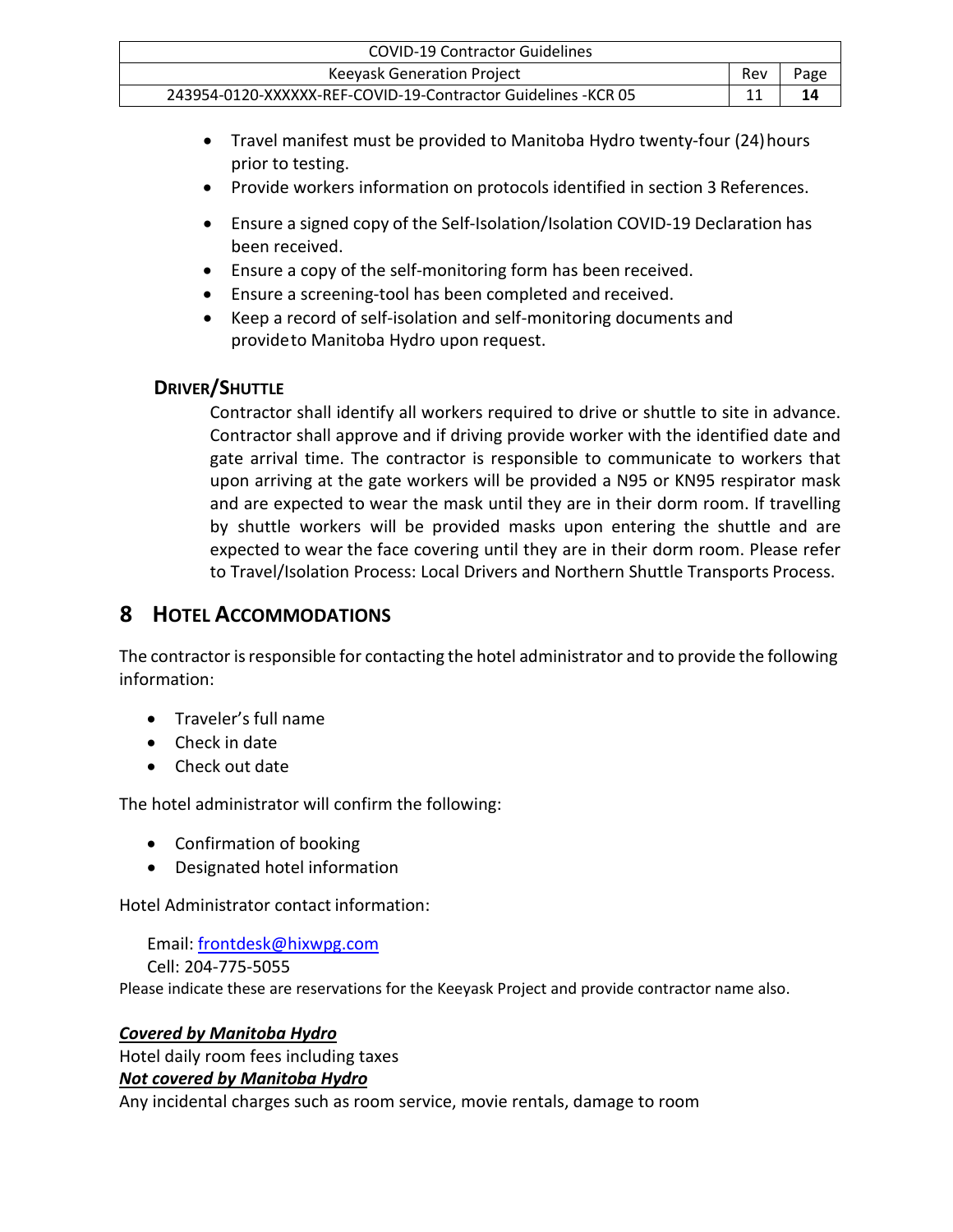| <b>COVID-19 Contractor Guidelines</b>                          |     |      |
|----------------------------------------------------------------|-----|------|
| Keeyask Generation Project                                     | Rev | Page |
| 243954-0120-XXXXXX-REF-COVID-19-Contractor Guidelines - KCR 05 |     | 15   |

# <span id="page-14-0"></span>**9 SCREENING, SELF-ISOLATION AND ISOLATION**

## **SCREENING**

The contractor is responsible to screen all out of province travelers before travel to Winnipeg. The contractor shall conduct this screening by the utilizing Manitoba Shared Health screening tool. If a worker answers yes to any of the screening questions, refer to guidance for screening employees preparing to return to the Keeyask worksite. Please refer to Section 14 - Additional Resources and Contacts for contact information and Appendix A Shared Health Screening Tool, and Self Isolation Fact Sheet, and Self-Monitoring process.

The contractor is also required to screen all workers before travel to the Project site. The contractor shall conduct this screening by the utilizing Manitoba Shared Health screening tool. If a worker answers yes to any of the screening questions, refer to guidance for screening employees preparing to return to the Keeyask worksite. Please refer to Section 14 - Additional Resources and Contacts for contact information and Appendix A Shared Health Screening Tool, and Self Isolation Requirements, and Self-Monitoring process.

# **SELF-ISOLATION**

All workers are required to self-isolate for the currently required period, prior to travelling to site. The self-isolation period shall be determined by Manitoba Hydro and communicated to contractors. The contractor is responsible to ensure that all workers, required to self-isolate and self-monitor adhere to this requirement. Contractor responsibilities may include but not limited to;

- Communicate and review self-isolation requirements to workers; including the requirement to submit a signed copy of the Self-Isolation/Isolation COVID-19 Declaration.
- Ensure a point of contact has been established and communicated toall workers self-isolating;
- Ensure that workers have a thermometer to complete the selfmonitoring requirement.
- Maintain regular contact with workers;
- As necessary, ensure worker is adhering to all physical distancing rules.
- If a worker or a member of workers household begins experiencing symptoms similar to COVID-19 (i.e. cold, cough, runny nose, fever or sore throat) notify Manitoba Hydro immediately and have the worker contact their local health authority;
- If at any point the worker is experiencing symptoms requiring urgent medical attention, such as respiratory distress chest pain etc. call 911 or go directly to the nearest emergency department.
- Provide workers information on protocols identified in section 3 References.
- Ensure a signed copy of the Self-Isolation/Isolation COVID-19 Declaration has been received.
- Keep a record of self-isolation and self-monitoring documents and provide to Manitoba Hydro upon request.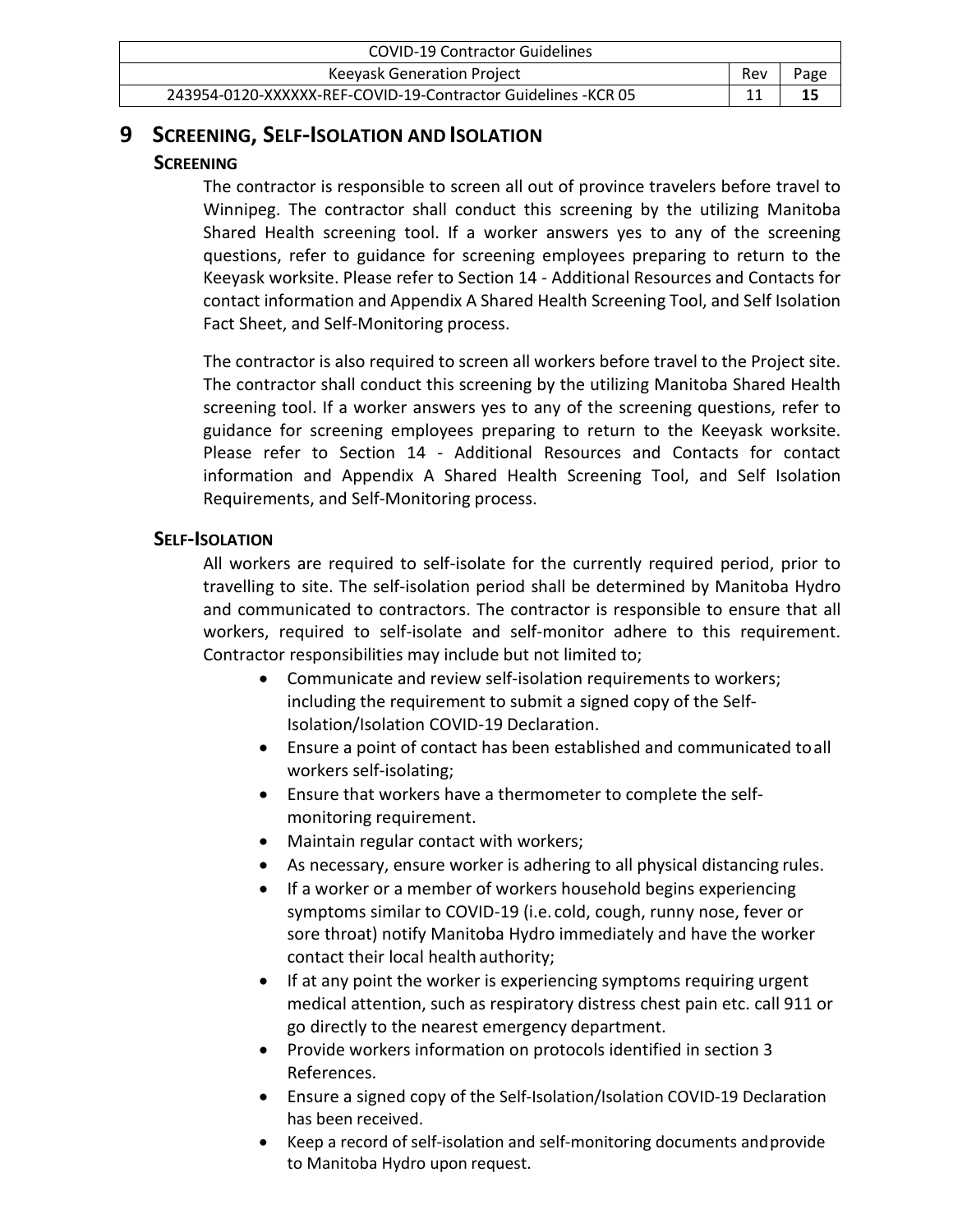| <b>COVID-19 Contractor Guidelines</b>                          |     |      |
|----------------------------------------------------------------|-----|------|
| Keeyask Generation Project                                     | Rev | Page |
| 243954-0120-XXXXXX-REF-COVID-19-Contractor Guidelines - KCR 05 |     | 16   |

### **ISOLATION**

Contractors are responsible to ensure that workers directed to isolate adhere to this requirement. On a weekly basis Manitoba Hydro shall provide contractors the Isolation End Date Notification Form which will notify contactors which workersshall complete isolation for the applicable week. It is the contractor's responsibility to have workers complete the required with Self-isolation/Isolation COVID-19 declaration upon completion of isolation. Further contractor responsibilities shall include but are not limited to;

- Communicate and review isolation requirements to workers including the importance of adhering to this requirement; including the requirement to submit a signed copy of the Self-Isolation/Isolation COVID-19 Declaration.
- Assist public health and communicate requirements to workers as required.
- Communicate to workers that they are not permitted to interact with others;
- Ensure that workers have a thermometer to complete the selfmonitoring requirement.
- Support workers through the isolation process and maintain regular contact with workers;
- Ensure worker remains in isolation room;
- Provide food and any other supplies;
- Ensure documents required are completed and provide toManitoba Hydro upon request.
- If a worker or a member of workers household begins experiencing symptomslike COVID-19 (i.e. cold, cough, runny nose fever or sore throat) notify Manitoba Hydro immediately and have the worker contact Emergency Medical Services at 204-778-4900.
- If at any point the worker is experiencing symptoms requiring urgent medical attention, such as respiratory distress chest pain etc.; in Winnipeg call 911 or go directly to the nearest emergency department. On site, contact Emergency Medical Services at 204-778-4900.

For further information please refer to Appendix A – Important Information About Going Into Isolation at Keeyask Camp.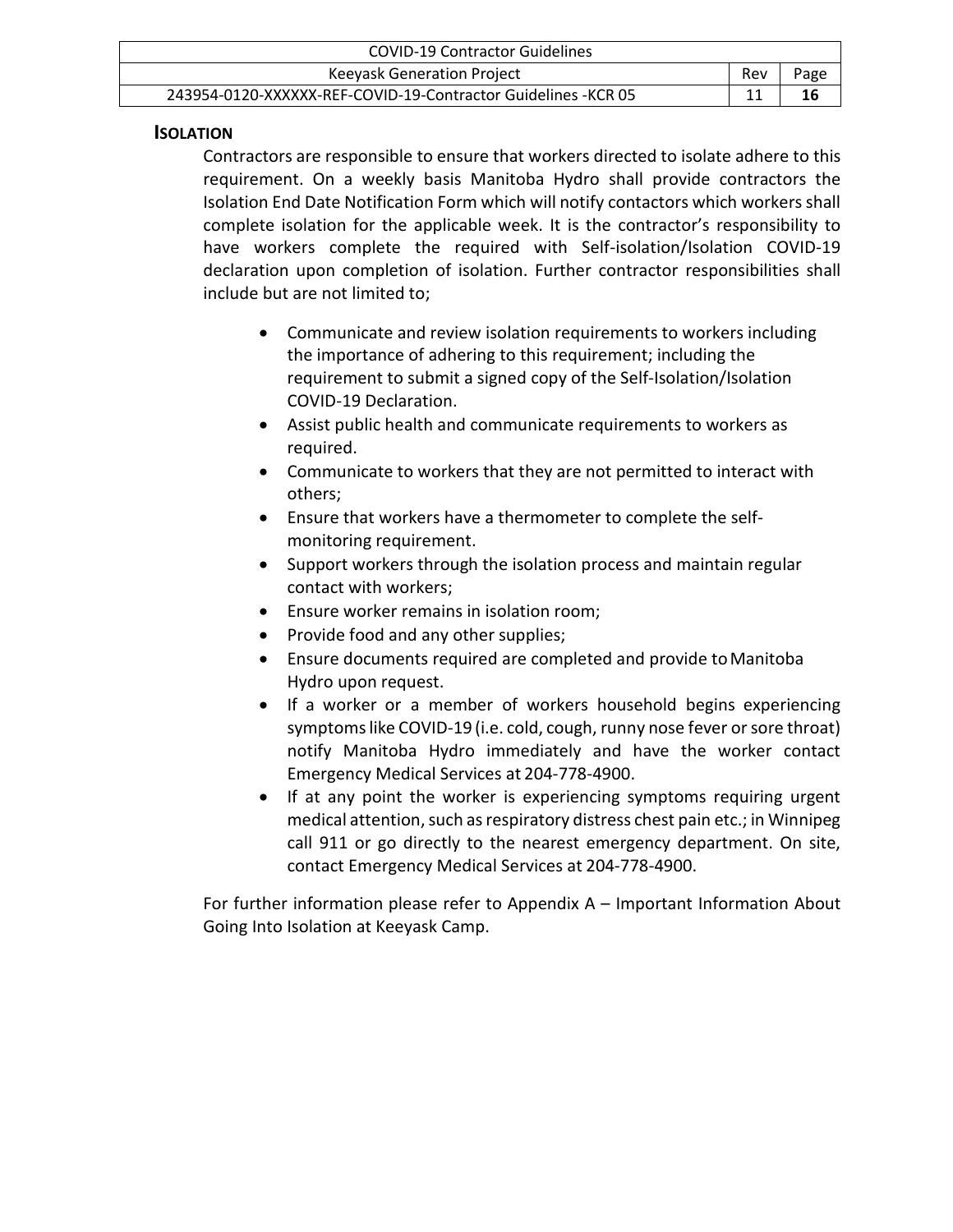| <b>COVID-19 Contractor Guidelines</b>                          |     |      |
|----------------------------------------------------------------|-----|------|
| Keeyask Generation Project                                     | Rev | Page |
| 243954-0120-XXXXXX-REF-COVID-19-Contractor Guidelines - KCR 05 |     |      |

### **SELF-MONITORING**

Contractors are responsible to ensure workers self-monitor in required circumstances. When self-monitoring is required Contractors shall identify how selfmonitoring measures will be implemented, maintained and tracked throughout the respective timeframe. Ensure that workers have a thermometerto complete the selfmonitoring requirement.

If a worker begins experiencing symptoms consistent with COVID-19 (i.e. cold, cough, runny not fever or sore throat or feels ill at any point, they must visit Emergency Medical Services immediately.

For further information refer to the Self-Monitoring Process.

# **10 COVID-19 SCREENINGTEST**

# **REQUIREMENT TO COVID-19 SCREENINGTEST**

All persons seeking access to site are required to complete a COVID-19 screening test. If result is clear, access shall be permitted to work on site. If result is not-clear the worker will not travel/work on site, be placed in isolation and local health authorities shall be contacted to determine next steps. The requirement to test exists every time a person is required to gain access to site.

### **COLLECTION PROCEDURE**

The COVID-19 screening test is completed by a trained collector. The sample is collected with a Nasopharyngeal (NP) swab\* that is inserted along the nasal septum which assists in the detection of the virus. The swab is removed, cut, and place in sample container. The samples are then sent to the lab for testing*. (\*or alternative swab collection where and when appropriate, deemed approved by Health Canada)*

### **MEDICAL ACCOMMODATION**

Documentation shall be required in the case of medical accommodation. The document must be provided to the collector prior to conducting the test and is required to be provided at every test thereafter. Appropriate documentation deemed enough would include but not limited to information regarding the following:

- that accommodation due to a medical condition is required;
- the limitations or needs associated with the medical condition;
- the type of accommodation(s) that may be needed to allow the person to fulfill the COVID-19 screening test requirement.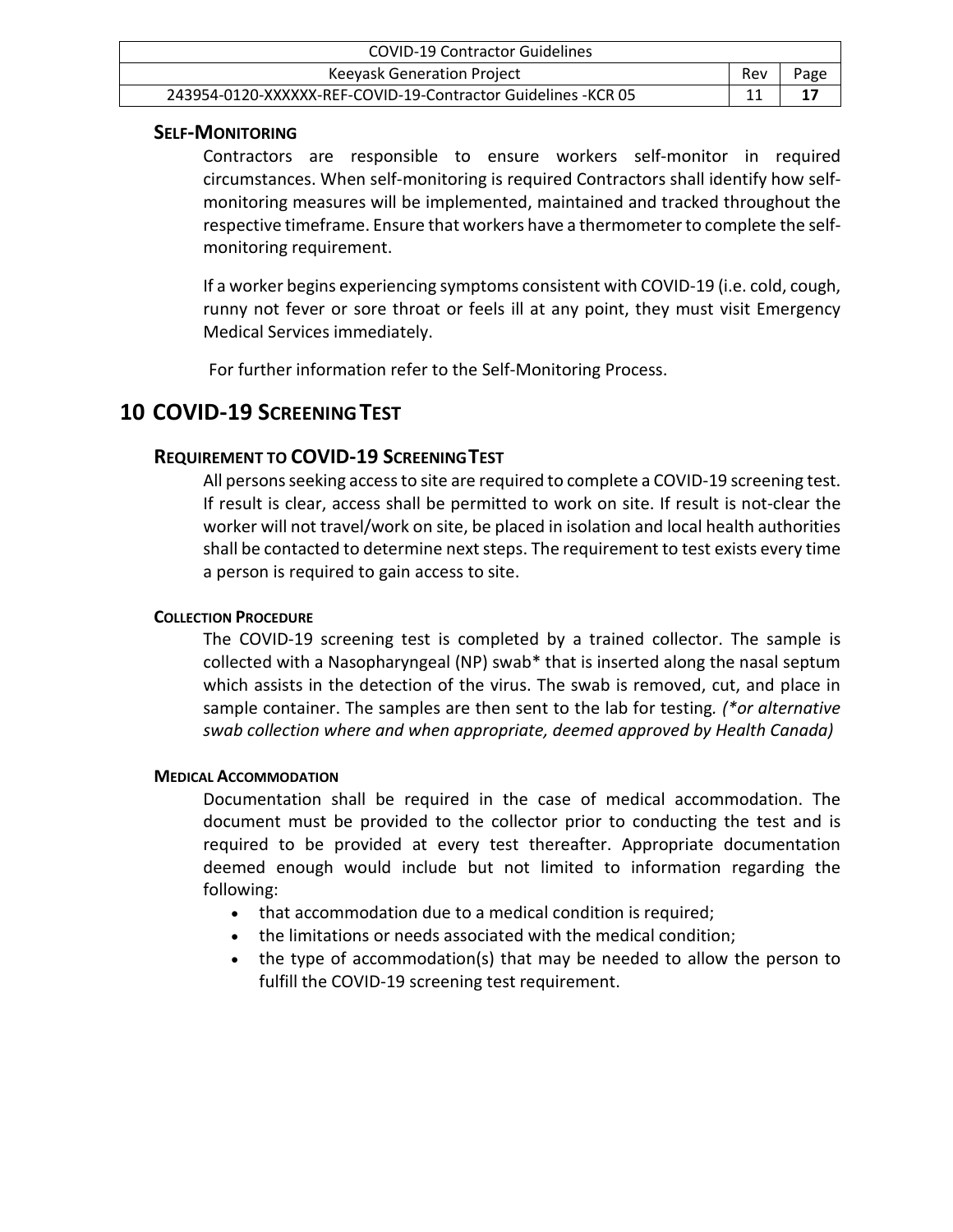| COVID-19 Contractor Guidelines                                 |     |      |
|----------------------------------------------------------------|-----|------|
| <b>Keeyask Generation Project</b>                              | Rev | Page |
| 243954-0120-XXXXXX-REF-COVID-19-Contractor Guidelines - KCR 05 |     | 18   |

## **RECOVERED FROM COVID-19**

Workers who have been diagnosed and recovered from COVID-19, within 90 days of their arrival date on site shall be exempt from the screening test process. Appropriate documentation shall be provided to the Contractor which would include, but not limited to the following:

- Letter from a medical practitioner regarding COVID-19 diagnosis.
- Positive result from a public health authority which includes date of test. Contractors shall maintain a list of exempt workers as identified above and provide to Manitoba Hydro upon request. Recovered workers shall adhere to the self- isolation requirement prior to traveling to site, see Self-Isolation section

Workers who have been diagnosed but currently **not** recovered from COVID-19 must complete the required isolation period, identified by public health. Workers must also no longer have a fever for 24 hours and all other symptoms have been resolved prior to booking travel to site.

# **COVID-19 SCREENING TEST PROCESS**

To be cleared to travel and work on site all workers must:

- 1. Self-isolate for the required period before being screened and tested for COVID-19
- 2. complete a Manitoba Shared Heath screening tool,
- 3. have a COVID-19 screening test, and
- 4. have a clear result for both (1) and (2)

Workers traveling internationally or outside Manitoba will have to additionally:

• pass the Manitoba Shared Heath screening tool **before** travelling to Winnipeg.

For workers who do not fly to site, they must:

- Self-isolate for the required period before driving or being shuttled to site,
- pass the Manitoba Shared Health screening tool, before driving or being shuttled to site,
- be shuttled to the Main Camp from the security gate;
- proceed directly to medical services,
- have a test sample taken (to be sent to the testing facility in Winnipeg),
- go through security/check-in,
- proceed to isolation in a dorm room, to await their test result, and
- have a cleared test result before leaving isolation.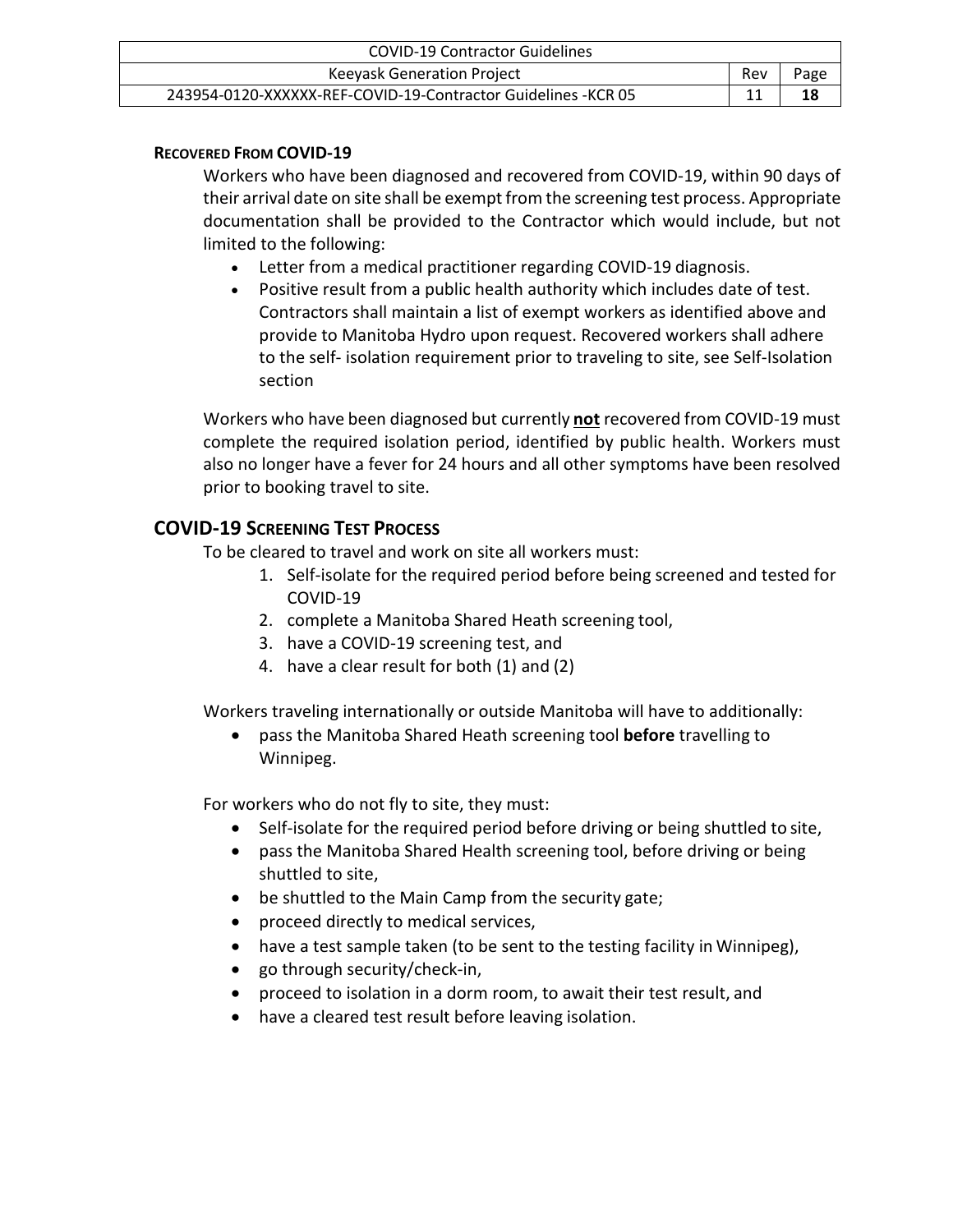| <b>COVID-19 Contractor Guidelines</b>                          |     |      |
|----------------------------------------------------------------|-----|------|
| <b>Keeyask Generation Project</b>                              | Rev | Page |
| 243954-0120-XXXXXX-REF-COVID-19-Contractor Guidelines - KCR 05 |     | 19   |

# **COVID-19 SCREENING TEST INFORMATION**

The contractor is responsible to ensure the testing location, time and expectations are communicated to workersin advance. The contractorshall provide the following information.

### In Winnipeg:

- Requirement of screening test;
- Identification must be provided at test location;
- The Manitoba Shared Health screening tool reviewed prior to arriving at testing facility and declaration are signed;
- Airline check-in will occur the day of screening test, workers are required to bring their luggage to the testing location.
- Requirement to stay at the testing location throughout the day. No one is permitted to leave the premises.
- Physical distancing measures will be implemented and expected during the testing and waiting period;
- Breakfast and lunch will be provided at the testing location. However, while waiting for clearance, workers will not be permitted to leave the premises (a designated smoking area will be provided) so it is advised that workers bring any preferred snacks or beverages with them when reporting for testing.

If a worker did not go through a COVID-19 screening test in Winnipeg (they drove or took a shuttle to site), the worker is required to complete the process on site. The contractor is responsible to ensure the test time and expectations are communicated to workers in advance. The contractor shall provide the following information.

- Requirement of screening test;
- Identification must be provided before the test;
- The Manitoba Shared Health screening tool and declaration are signed;
- Requirement to isolate while awaiting test results.

# **WORKPLACE SCREENING - ON SITE TESTING DURING ROTATION**

There may be instances that Manitoba Hydro request screening tests occur for site personnel. The contractor is responsible to notify their workers of this requirement. The contractor will be provided a day and time that testing will occur and is expected that all workers on site including sub-contractors are tested. Contractor responsibilities may include but not limited to;

- Ensure all workers on site have been screen tested.
- Follow-up on requests relating to workers who have not attended testing.
- Ensure all sub-contractors are aware of the requirement and attend testing.
- In the event of a not-cleared result, support Manitoba Hydro, Nurse practitioner and public health as required.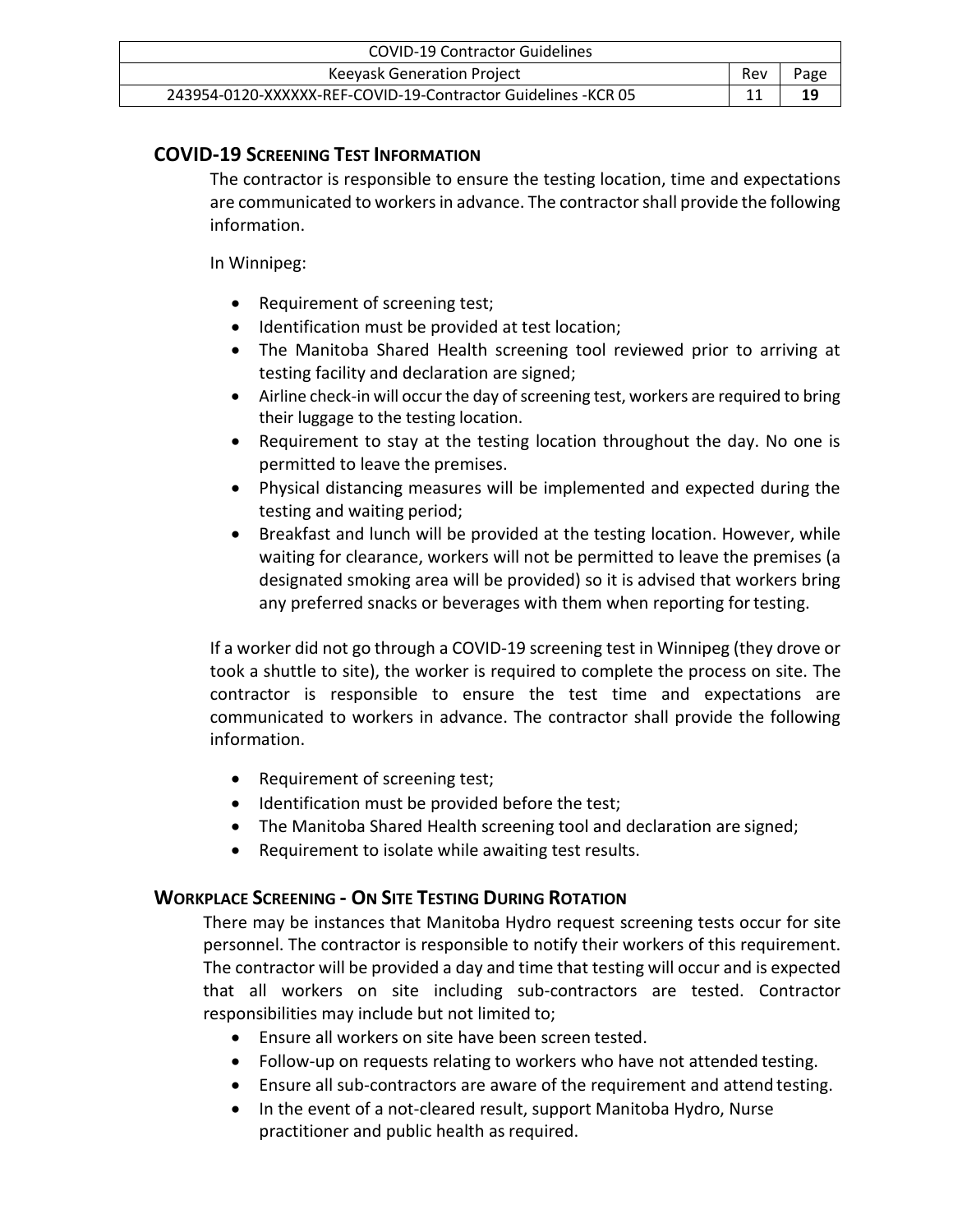| <b>COVID-19 Contractor Guidelines</b>                          |     |      |
|----------------------------------------------------------------|-----|------|
| <b>Keeyask Generation Project</b>                              | Rev | Page |
| 243954-0120-XXXXXX-REF-COVID-19-Contractor Guidelines - KCR 05 |     | 20   |

### **REPORTING COVID-19 SCREENING TEST RESULTS**

### **PRIOR TO STARTING WORK**

Manitoba Hydro will notify the DCR of any not-clear results on the day of testing. The results will be provided to the DCR and must be communicated to the workers prior to being transported to the charter terminal. A not-cleared result means that the worker is not permitted to travel to the North. It is the contractor's responsibility to notify the worker of the not-cleared result, escort them to isolation and engage Manitoba public health. It is recommended that this notification occurs through the identified day-of-travel-contact to ensure the worker has adequate in-person supports in place. Isolation rooms will be available for use at the hotel until next steps are determined by Manitoba public health. Potential next steps may be that an inprovince worker is directed to return home and isolate while out-of-province workers may be required to isolate in Winnipeg. These next steps are not certain, and direction may be provided by Manitoba public health.

If all screening test results are clear the DCR will receive notification indicating workers are cleared to travel and work on site.

When a worker is COVID-19 screening tested on site; the result, whether clear or not-clear, will be communicated to the DCR. It is the responsibility of the DCR to notify the worker and determine next steps. If the result is clear the DCR will escort the worker to the front desk to check out of the Isolation Dorm and into a permanent room. If the result is not-clear, the DCR is to visit the Front Desk to receive a key card for the applicable holding dorm. The DCR is required to follow protocols such as contact tracing, contacting Manitoba public health and arranging to have the worker removed from site. Further direction may be provided by Manitoba PublicHealth.

### **WORKPLACE SCREENING - ON SITE TESTING DURING ROTATION RESULTS**

Manitoba Hydro will notify the contractor and Nurse Practitioner of any not-cleared results. A not-cleared result means that the worker is not permitted to continue working and must be placed in isolation. Further direction shall be provided by Manitoba Public Health. The contractor is required to support the process and protocols such as contact tracing, contacting Manitoba public health and arranging to have the worker removed from site.

# **CONFIDENTIALITY OF COVID-19 RESULTS**

Any person from Manitoba Hydro or the Contractor, who receives COVID-19 screening test result information must comply with the Freedom of Information and Protection of Privacy Act and the Personal Health Information Act, or any successor legislation, and in addition must not disclose the result to any person other than a person who needs to know the test results to fulfill required obligations. All COVID-19 test results received shall be securely stored and kept in the strictest confidence.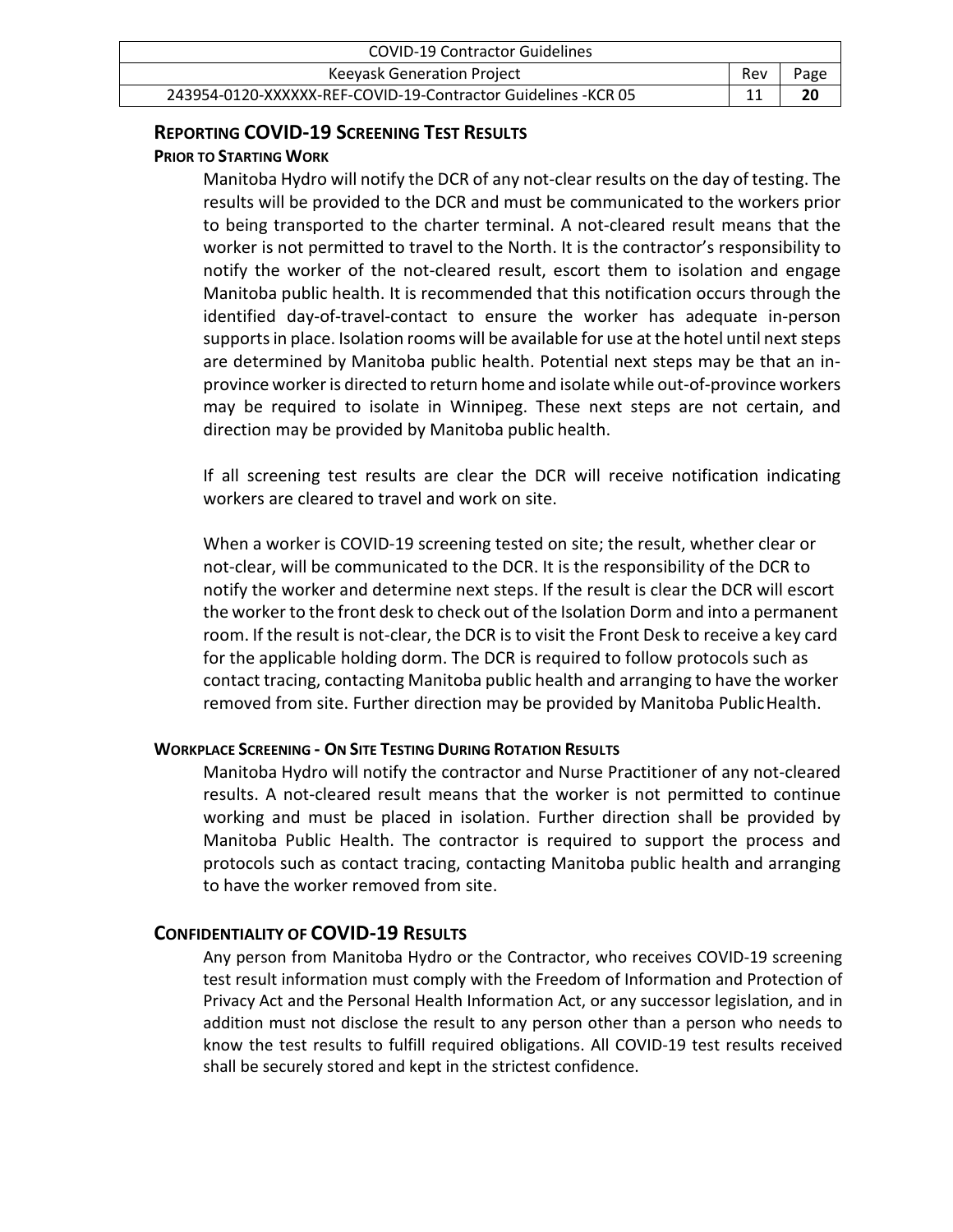| <b>COVID-19 Contractor Guidelines</b>                          |     |      |
|----------------------------------------------------------------|-----|------|
| Keeyask Generation Project                                     | Rev | Page |
| 243954-0120-XXXXXX-REF-COVID-19-Contractor Guidelines - KCR 05 |     |      |

# <span id="page-20-0"></span>**11 VULNERABLE POPULATION**

COVID-19 can cause more severe disease or outcomes among workers identified in vulnerable population category. Workers may choose to confidentially disclose health status to their contractor and accommodations shall be made in accordance with the Duty to Accommodate under the Human Rights Code of Manitoba, up to the point of undue hardship. The contractor is responsible to communicate the risk of COVID-19 to vulnerable populations and further responsibilities may include but not limited to the following:

- Assess work when a request for accommodation is received;
- Attempt to eliminate risk, by re-assigning work to help reduce workers potential exposure;
- Notify Manitoba Hydro on a weekly basis, the total number of accommodations;
- In the event the contractor is unable to accommodate notify Manitoba Hydro before any employment action is taken.

# <span id="page-20-1"></span>**12 SAFETY ON THE WORKSITE**

Manitoba Hydro is committed to providing a safe workplace. As identified in the reference document Contractor Guidelines for Work Activities Under COVID-19, contractors are expected to create a plan which documents practices to effectively manage the COVID-19 hazard on the Keeyask Generating Station Project.

The contractor is responsible to review document Contractor Guidelines for resuming work activities and shall be responsible to ensure the practices developed are implemented.

As this is a dynamic situation, updates to the prevention methods listed herein may be required. Contractors will be notified and appropriately update their respective plans.

# <span id="page-20-2"></span>**13 COMMUNICATIONS**

Contractors are expected to communicate the Guideline and expectations in detail to all personnel regarding items identified in this document.

# <span id="page-20-3"></span>**14 ADDITIONAL CONTACTS AND RESOURCES**

- Keeyask Emergency Medical Services 204-778-4900
- Keeyask Nurse Practitioner 204-778-4949
- Keeyask Site Security 204-778-4923
- Manitoba Public Health, Seniors and Active Living 204-788-6666
- Manitoba Health Links 204-788-8200
- Northern Health Region 204-687-1300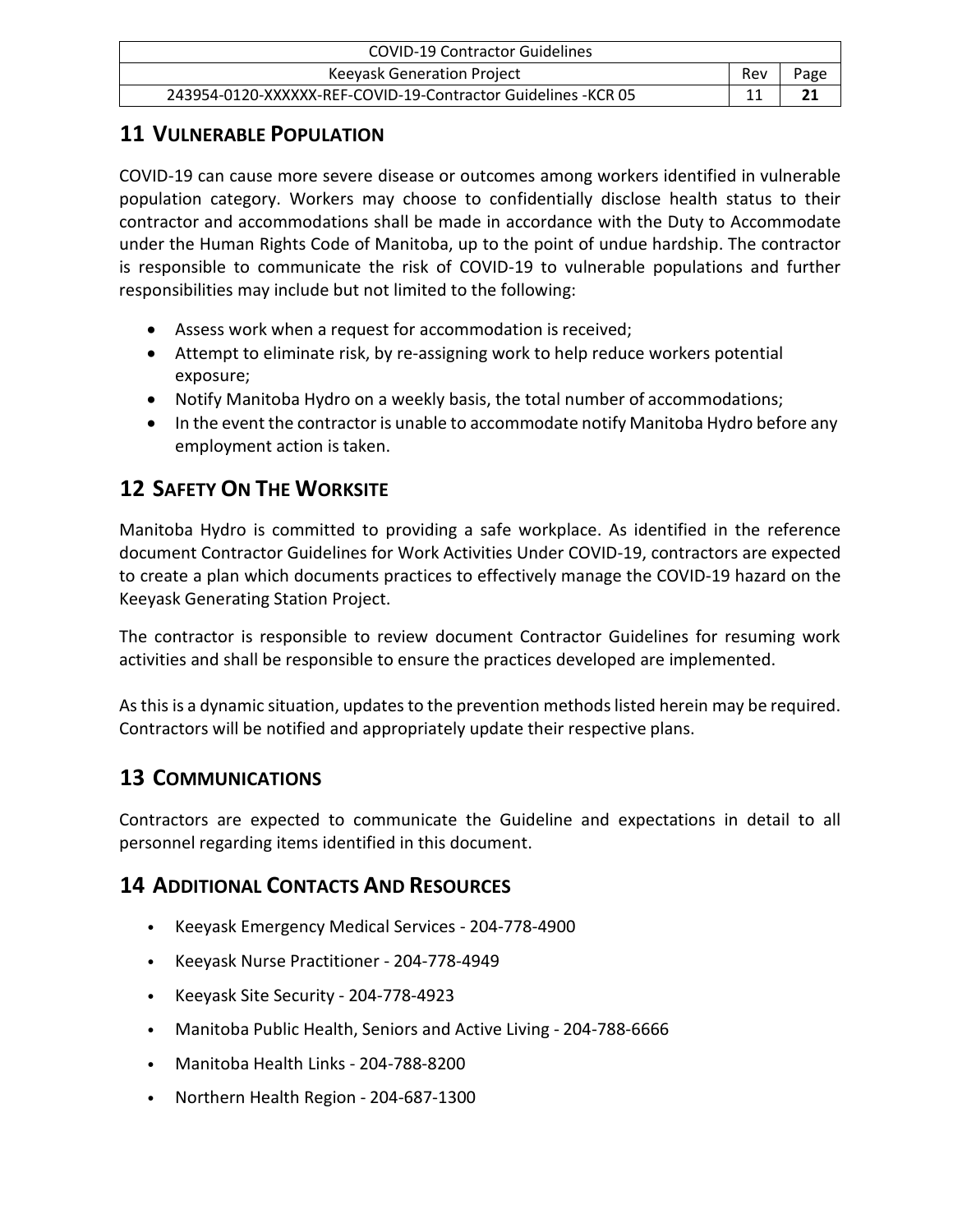| COVID-19 Contractor Guidelines                                 |     |      |
|----------------------------------------------------------------|-----|------|
| <b>Keeyask Generation Project</b>                              | Rev | Page |
| 243954-0120-XXXXXX-REF-COVID-19-Contractor Guidelines - KCR 05 |     |      |

# <span id="page-21-0"></span>**15 APPLYING FOR EXEMPTION FROM SELF-ISOLATION BEFORE TRAVEL TO SITE**

**Fully Vaccinated:** individuals are considered fully vaccinated from COVID-19 14 days after receiving their second dose of a 2-dose vaccine or 14 days after receiving a single-dose vaccine.

Individuals who have been **fully vaccinated** may apply to be exempt from – and only from – the required self-isolation period prior to traveling to site. Application for this exemption is entirely voluntary**.** (All other COVID-19 requirements must still be followed by every individual.) The exemption form titled "Application for Exemption from Self-Isolation Before Travel to Site" can be found on Keeyask.com.

To qualify for an exemption from the self-isolation period, a vaccinated individual must submit documentation of their vaccination to their employer. Appropriate documentation could include - but is not limited to - the following:

- Copy of their record of vaccination
- Letter from a medical practitioner

It is the sole responsibility of the individual to obtain and provide any necessary documentation.

In order for an individual to qualify, the contractor is responsible for submitting all vaccine exemption requests to Manitoba Hydro for review and approval. Only Manitoba Hydro can grant this exemption.

Contractors also shall maintain an up-to-date list of their vaccinated individuals, as identified above, and provide to Manitoba Hydro upon request.

If an individual is approved for the exemption from self-isolation prior to travel to site, they are only granted an exemption from this single requirement of the Keeyask COVID-19 protocols. All other protocols still apply to the individual.

This exemption is not permanent and future **evidence of immunity** to COVID-19 for an individual may be required in order for an exemption from self-isolation to be continued. Manitoba Hydro shall review the current pandemic situation on an ongoing basis and determine if, and what, ongoing **evidence of immunity** may be. As a result of such reviews, Manitoba Hydro may request additional information regarding an individual at any time.

Review the applications & documentation and submit to Manitoba Hydro at [SM-](mailto:SM-KeeyaskPandemic-COVID19@hydro.mb.ca)[KeeyaskPandemic-COVID19@hydro.mb.ca](mailto:SM-KeeyaskPandemic-COVID19@hydro.mb.ca) with the subject line: Contractor Name – COVID-19 Vaccine Exemption Request -YYYY/MM/DD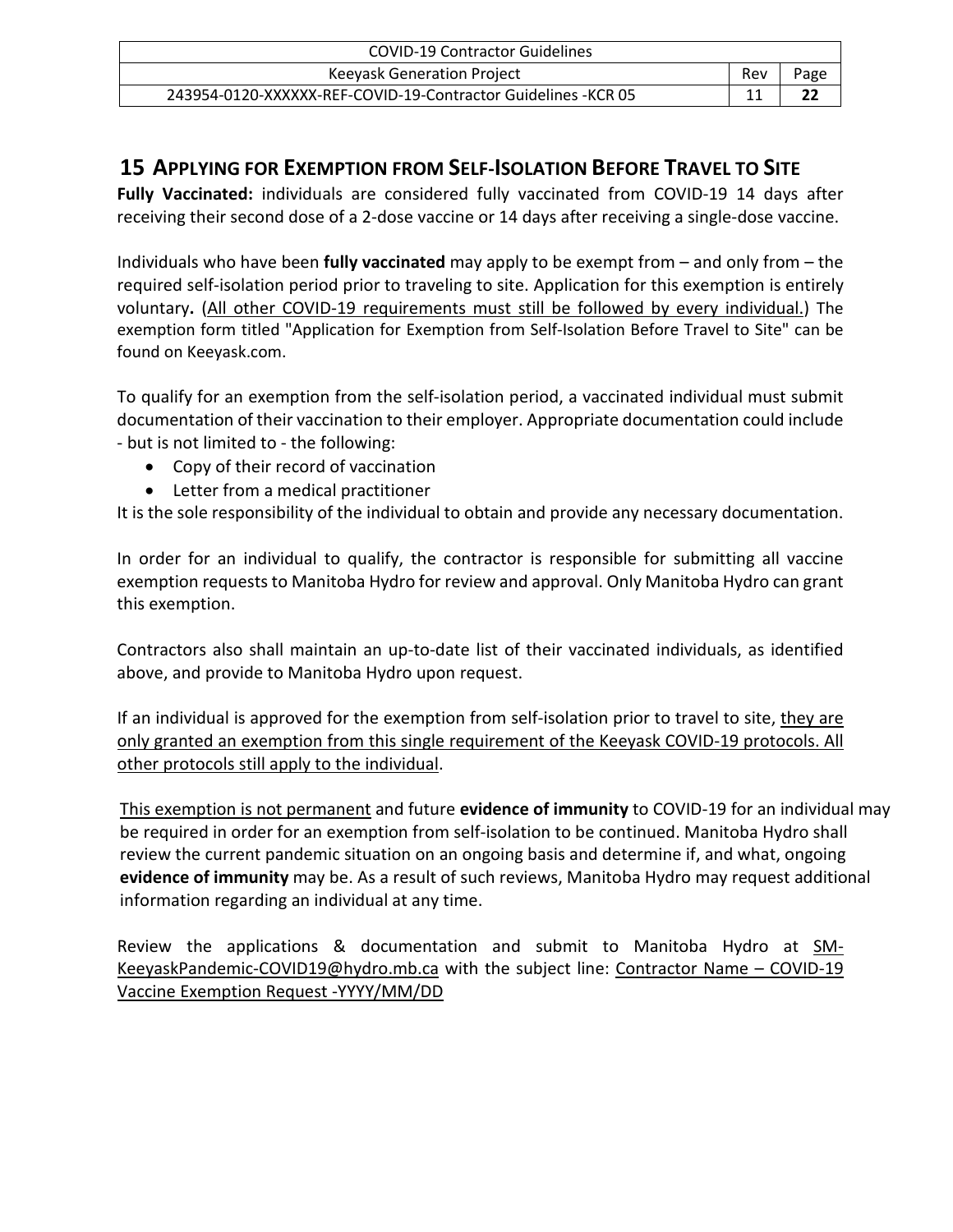| <b>COVID-19 Contractor Guidelines</b>                          |     |      |
|----------------------------------------------------------------|-----|------|
| <b>Keevask Generation Project</b>                              | Rev | Page |
| 243954-0120-XXXXXX-REF-COVID-19-Contractor Guidelines - KCR 05 |     | 23   |

# <span id="page-22-1"></span><span id="page-22-0"></span>**APPENDIX A DESIGNATED CONTRACTOR REPRESENTATIVE CONTACT FORM**

**COVID-19 Designated Contractor Representative Contact Form**

**Please submit this form to** [SM-KeeyaskPandemic-COVID19@hydro.mb.ca](mailto:SM-KeeyaskPandemic-COVID19@hydro.mb.ca)

**Date:** 

**Name of person completing the form: \_** 

**Contractor:** 

| <b>Main Contact</b>              |  |  |
|----------------------------------|--|--|
| Contractor:                      |  |  |
|                                  |  |  |
| Name:                            |  |  |
| Job Title:                       |  |  |
| <b>Phone Number:</b>             |  |  |
| Email Address:                   |  |  |
| <b>Additional Contact Person</b> |  |  |
| Contractor:                      |  |  |
| Name                             |  |  |
| <b>Job Title</b>                 |  |  |
| Phone Number:                    |  |  |
| <b>Email Address:</b>            |  |  |

If there are any changes to the identified contacts above; please notify Manitoba Hydro immediately.

Please note you are responsible the day of travel/testing to identify someone who is physically at the testing location. This contact along with the flight manifest must be provided 24 hours in advance to:

[SM-KeeyaskPandemic-COVID19@hydro.mb.ca](mailto:SM-KeeyaskPandemic-COVID19@hydro.mb.ca)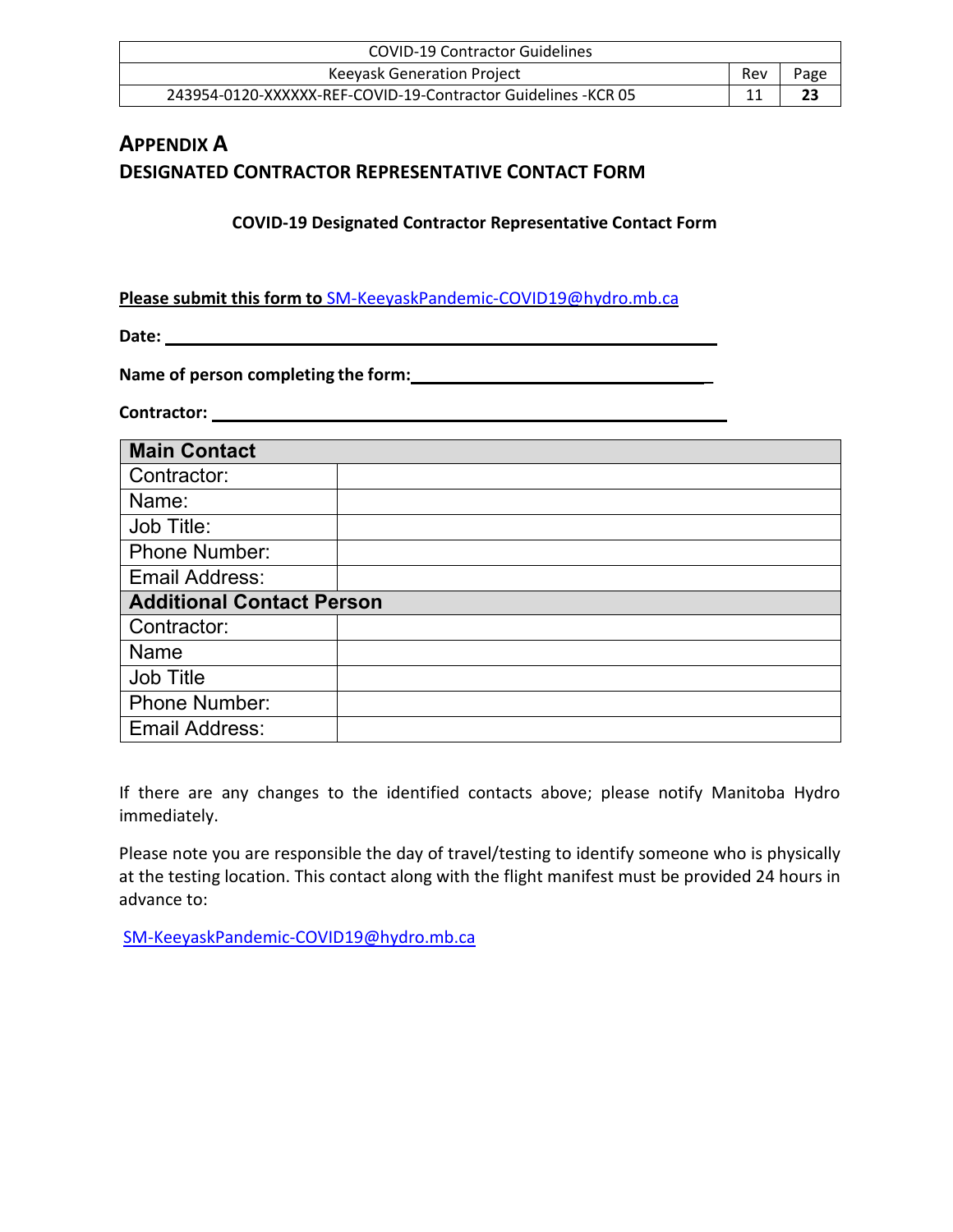| <b>COVID-19 Contractor Guidelines</b>                          |     |      |
|----------------------------------------------------------------|-----|------|
| <b>Keevask Generation Project</b>                              | Rev | Page |
| 243954-0120-XXXXXX-REF-COVID-19-Contractor Guidelines - KCR 05 |     | 24   |

# **SHARED HEALTH SCREENING TOOL**

<span id="page-23-0"></span>

| <b>QUESTION</b>                                                                                            | <b>YES</b> | <b>NO</b> |
|------------------------------------------------------------------------------------------------------------|------------|-----------|
| Do you have any of the following symptoms?<br>1.                                                           |            |           |
| Severe difficulty breathing (e.g., struggling for each breath, speaking in single words)                   |            |           |
| Chest pain                                                                                                 |            |           |
| Confusion                                                                                                  |            |           |
| Extreme drowsiness or loss of consciousness                                                                |            |           |
|                                                                                                            |            |           |
| Do you have shortness of breath at rest or difficulty breathing when lying down?<br>2.                     |            |           |
| Do you have a new onset of any of the following symptoms?<br>3.                                            |            |           |
| Fever/Chills                                                                                               |            |           |
| Cough                                                                                                      |            |           |
| Sore throat/hoarse voice                                                                                   |            |           |
| Shortness of breath                                                                                        |            |           |
| Loss of taste or smell                                                                                     |            |           |
| Vomiting or diarrhea for more than 24 hours                                                                |            |           |
| Do you have a new onset of 2 or more of any of the following symptoms?<br>4.                               |            |           |
| Runny nose                                                                                                 |            |           |
| Muscle aches                                                                                               |            |           |
| Fatigue                                                                                                    |            |           |
| Pink eye                                                                                                   |            |           |
| Headache                                                                                                   |            |           |
| Skin rash of unknown cause                                                                                 |            |           |
| Nausea                                                                                                     |            |           |
| Loss of appetite                                                                                           |            |           |
| A.1 Have you been in contact in the last 14 days with someone that is confirmed to have COVID-19?          |            |           |
| Have you had laboratory exposure while working directly with specimens known to contain<br>A.2             |            |           |
| COVID-19?                                                                                                  |            |           |
| A.3 Have you been in a setting in the last 14 days that has been identified by public health as a risk for |            |           |
| acquiring COVID-19, such as a flight, in a workplace or community with a cluster of cases, or at an        |            |           |
| event?                                                                                                     |            |           |
| A.4 Have you received a notification from the COVID-19 Alert app that you may have been exposed to         |            |           |
| COVID-19?                                                                                                  |            |           |
| A.5 Have you travelled outside of Manitoba in the last 14 days?                                            |            |           |
| In the last 14 days has anyone living in your household travelled outside of Manitoba?<br>A.6              |            |           |
| Is a member of your household sick with COVID-19 symptoms, and they are not known to be<br>A.7             |            |           |
| exposed to COVID-19?                                                                                       |            |           |
| A.8 Has a member of your household been identified as a close-contact and instructed to self-isolate       |            |           |
| (quarantine) by public health officials, and they are not able to isolate from you?                        |            |           |

**NOTE: If you have been tested for COVID-19 and are currently awaiting results, you will not be allowed to travel to Keeyask until you receive and provide proof of a confirmed negative result and symptomfree for 24 hours.**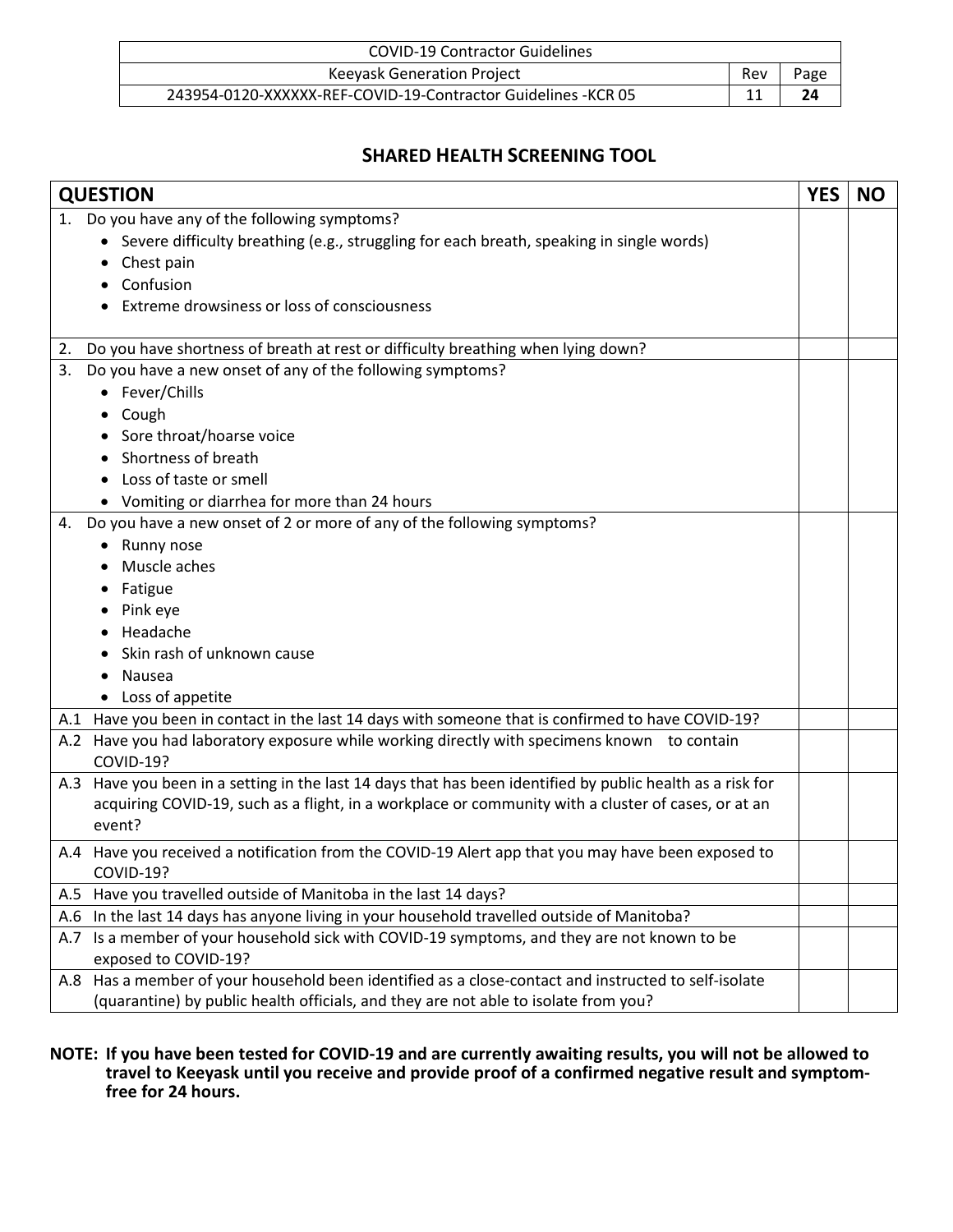| <b>COVID-19 Contractor Guidelines</b>                          |     |      |
|----------------------------------------------------------------|-----|------|
| Keeyask Generation Project                                     | Rev | Page |
| 243954-0120-XXXXXX-REF-COVID-19-Contractor Guidelines - KCR 05 |     | 25   |

# <span id="page-24-0"></span>**SELF-ISOLATION/ ISOLATION DECLARATION**

# **Self-Isolation/Isolation COVID-19 Declaration**

| I was in $\Box$ self-isolation or $\Box$ isolation* (check which applies and complete information below):                                                                                                                                         |  |
|---------------------------------------------------------------------------------------------------------------------------------------------------------------------------------------------------------------------------------------------------|--|
|                                                                                                                                                                                                                                                   |  |
|                                                                                                                                                                                                                                                   |  |
|                                                                                                                                                                                                                                                   |  |
|                                                                                                                                                                                                                                                   |  |
|                                                                                                                                                                                                                                                   |  |
|                                                                                                                                                                                                                                                   |  |
|                                                                                                                                                                                                                                                   |  |
|                                                                                                                                                                                                                                                   |  |
| In the case that isolation is a requirement of public health authorities please provide the following information:                                                                                                                                |  |
|                                                                                                                                                                                                                                                   |  |
| I confirm that while I was in self-isolation/isolation I complied with all requirements, which included<br>self-monitoring, as required by Manitoba Hydro and public health authorities.                                                          |  |
| I declare that I have complied with the above-noted requirements and that this information<br>is accurate and true. I understand that providing incomplete or inaccurate information could<br>lead to disciplinary and/or removal of site access. |  |
|                                                                                                                                                                                                                                                   |  |
|                                                                                                                                                                                                                                                   |  |

\*Isolation is a requirement directed by public health authorities as a result of a COVID-19 diagnosis or as an identified close contact.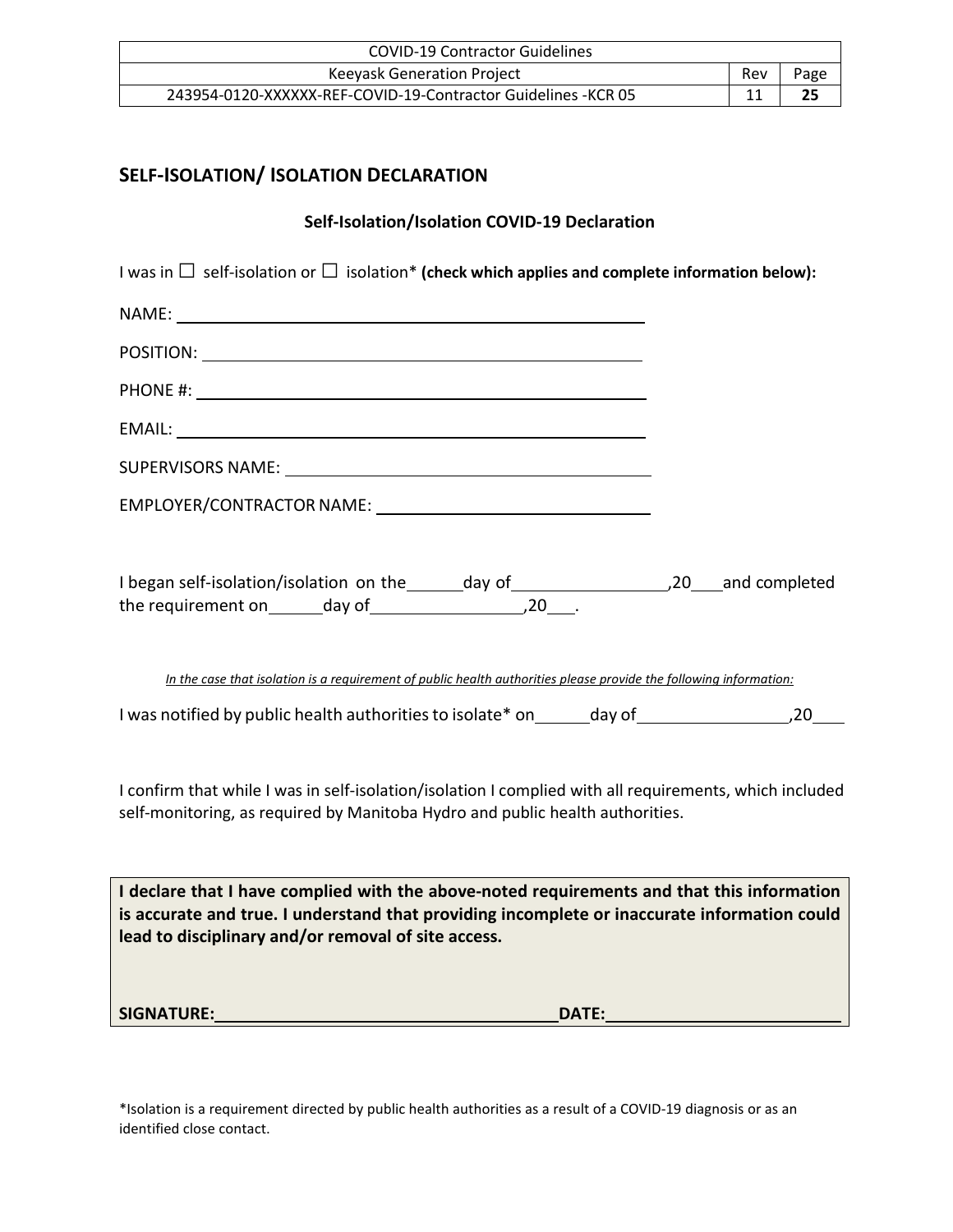| <b>COVID-19 Contractor Guidelines</b>                          |     |      |
|----------------------------------------------------------------|-----|------|
| Keeyask Generation Project                                     | Rev | Page |
| 243954-0120-XXXXXX-REF-COVID-19-Contractor Guidelines - KCR 05 |     | 26   |

# <span id="page-25-0"></span>**SELF-MONITORING PROCESS**

Please follow these guidelines if you are required to self-monitor for symptoms of COVID-19. Record your temperature throughout self-isolation. Temperature must be monitored twice daily with a minimum of 6-8 hours between readings.

Should you develop a fever of > 38°C (100.4°F), cough, shortness of breath or breathing difficulties, or any other symptoms of COVID-19, such as: muscle aches, weakness, headache, sore throat or runny nose:

- 1) Let your supervisor know and
- 2) Report to the Medical Services Immediately

Temperature should be taken with a digital thermometer by mouth (oral) method.

Do not eat, drink, smoke or chew gum for 30 minutes prior to taking your temperature. Do not take Acetaminophen or Ibuprofen during the entire monitoring period UNLESS your health care provider advises you otherwise.

- 1) Carefully place the tip of the thermometer under yourtongue
- 2) Keep your mouth closed and leave in place for 1 minute or until you hear the thermometer beep
- 3) Remove the thermometer and record the temperature

|                |             | TEMPERATURE (in Celsius) |                | SYMPTOMS |
|----------------|-------------|--------------------------|----------------|----------|
| DAY            | <b>DATE</b> | <b>MORNING</b>           | <b>EVENING</b> | Y/N      |
| $\mathbf{1}$   |             |                          |                |          |
| $\overline{2}$ |             |                          |                |          |
| 3              |             |                          |                |          |
| 4              |             |                          |                |          |
| 5              |             |                          |                |          |
| 6              |             |                          |                |          |
| $\overline{7}$ |             |                          |                |          |
| 8              |             |                          |                |          |
| 9              |             |                          |                |          |
| 10             |             |                          |                |          |
| 11             |             |                          |                |          |
| 12             |             |                          |                |          |
| 13             |             |                          |                |          |
| 14             |             |                          |                |          |

Worker Name:

Date:

Supervisor's Name:

Supervisors Signature: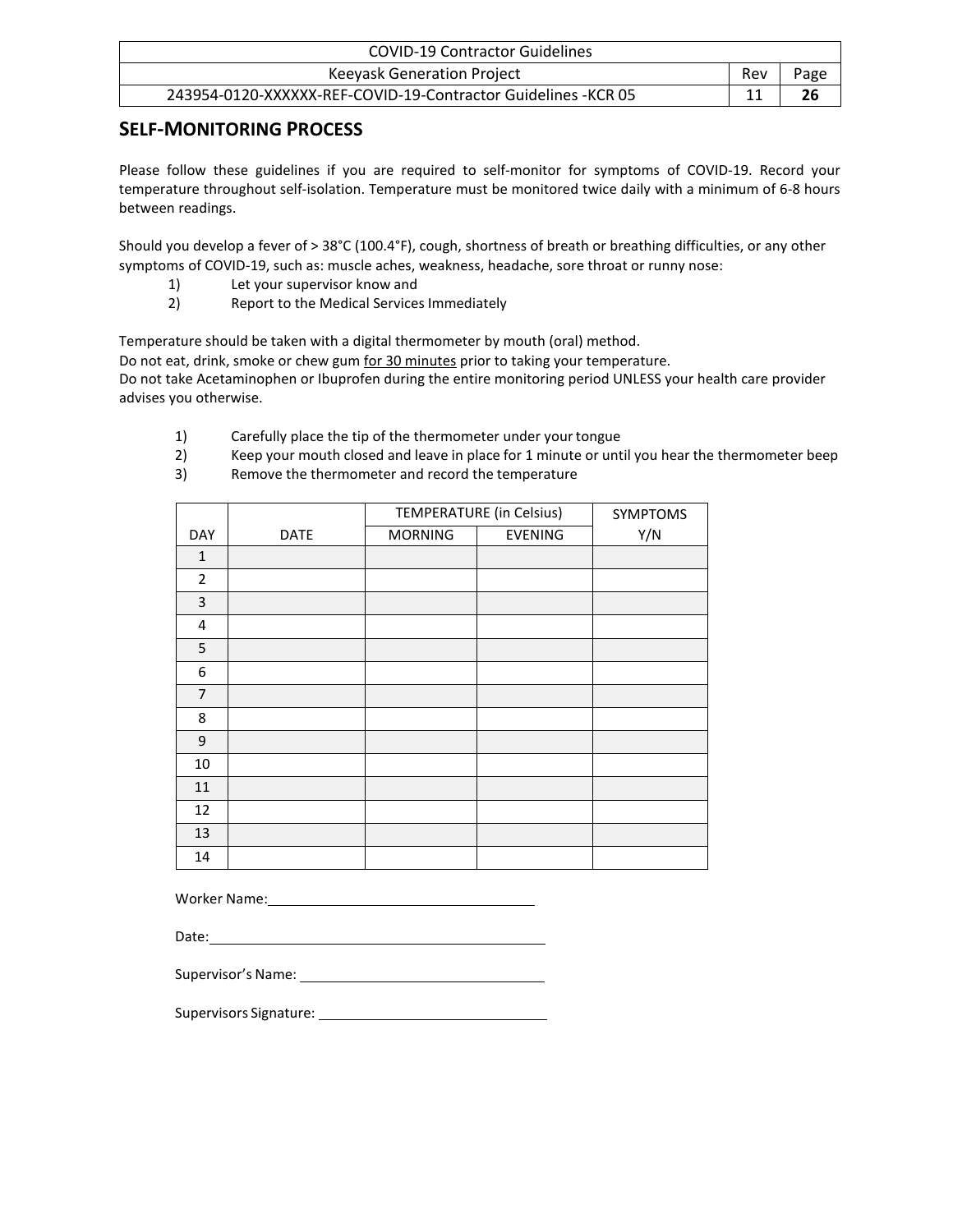| <b>COVID-19 Contractor Guidelines</b>                          |     |      |
|----------------------------------------------------------------|-----|------|
| Keeyask Generation Project                                     | Rev | Page |
| 243954-0120-XXXXXX-REF-COVID-19-Contractor Guidelines - KCR 05 |     |      |

# <span id="page-26-0"></span>**SELF-ISOLATION INFORMATION SHEET**

# **Self-isolation Requirement**

### **Self-isolation is a behavior that helps prevent the spread of COVID-19.**

If you are going to the Keeyask project site, you are required to **self-isolate** prior to travel. The purpose of this self-isolation is to prevent the spread of COVID-19 from outside the site to the project. You may not necessarily be ill with COVID-19, but there is a risk that you can carry the virus with you (without showing any symptoms). You must stay at a single location (i.e. home, hotel room, camp room), and stay away from other people.

During the isolation period you will also be required to **self-monitor** for symptoms. Selfmonitoring means assessing yourself daily for symptoms - such as fever, cough, difficulty breathing, etc. - and taking your temperature once in the morning and once in the evening. If any symptoms develop, contact your local health authority immediately.



- Use food delivery service or online shopping
- Have friends or family run errands if you can't get delivery.
- Schedule any appointments BEFORE you start your isolation period – anytime you break isolation – the isolation period clock starts again.

# **DO KEEP IN CONTACT WITH FRIENDS**

- Use technology, such as video calls to keep in touch with friends and family.
- Host **virtual** hangouts or family dinners

# **DO MONITOR YOUR SYMPTOMS**

- Take and document your temperature daily.
- If you develop symptoms contact your local
- health authority and notify your supervisor.

# **DO PROTECT OTHERS**

- Wash your hands frequently
- Cough into your elbow
- Keep 2 metres (6ft) away from others even inside your home.
- Everyone should wear a mask if they are in the same room as you.

# **DO CONTINUE TO EXERCISE**

- Exercise at home
- Go outside for some fresh air, or walk the dog, ensuring you stay 2 metres away from others.

# **DO CLEAN ALL HIGH-TOUCH SURFACES**

- High-touch surfaces: toilets, bedside tables, and door handles should be cleaned daily using a store-bought disinfectant.
- High-touch electronics such as phones, computers, and other devices should be disinfected with 70% alcohol

# **DO NOT GO TO PUBLIC PLACES**

Stay away from shared public areas (e.g. malls, fitness centres, places of worship, restaurants, etc.)

# **DO NOT HAVE VISITORS**

•

- No visitors unless essential (e.g. a care provider)
- As much as possible stay in a separate room away from other people in your home.

# **DO NOT SHARE PERSONAL ITEMS**

Including towels, toothbrushes, linens, thermometers, cigarettes, unwashed utensils, electronic devices (phones and computers), etc.



• Do not use public transportation, taxis, or rideshares.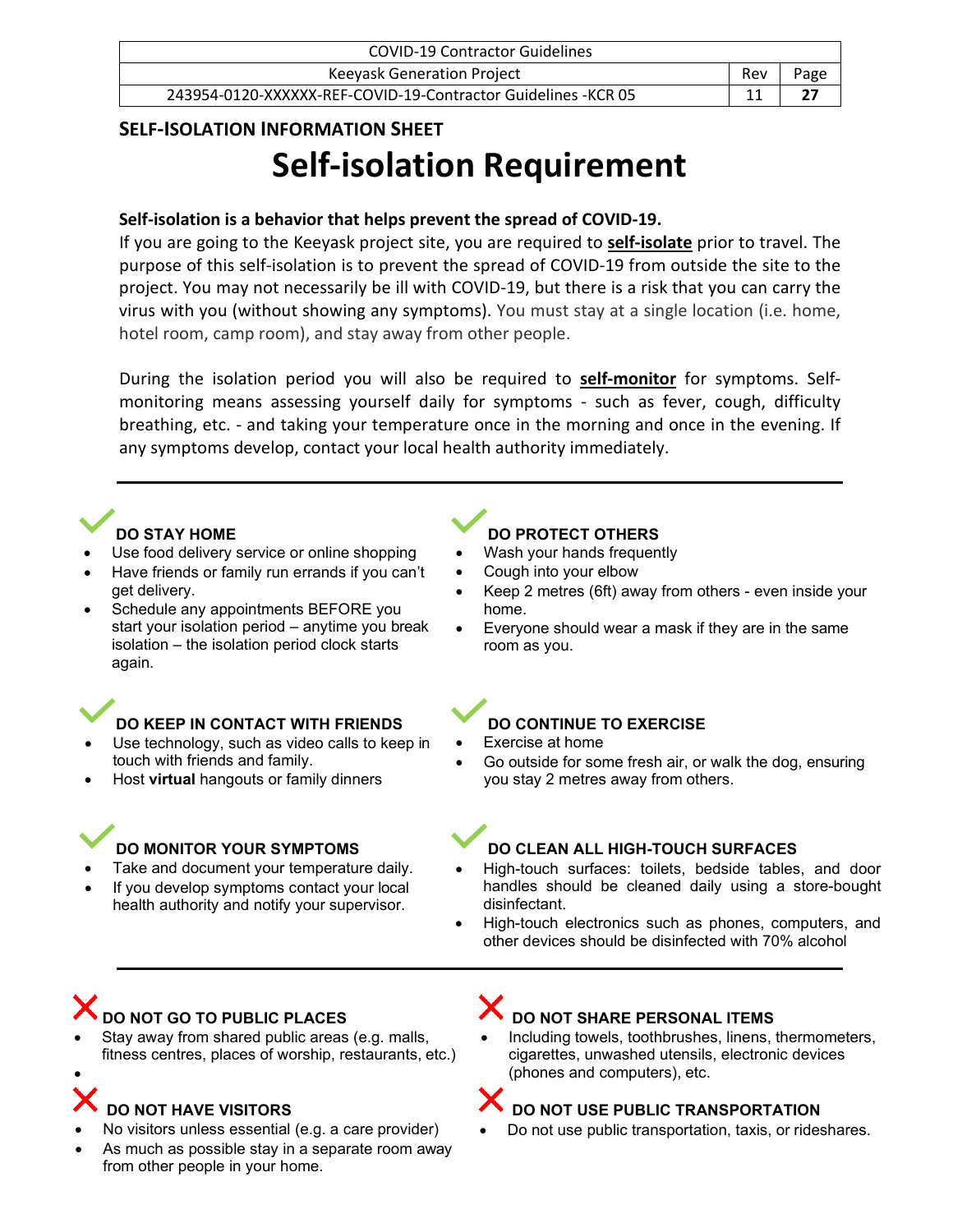| <b>COVID-19 Contractor Guidelines</b>                          |     |      |
|----------------------------------------------------------------|-----|------|
| <b>Keeyask Generation Project</b>                              | Rev | Page |
| 243954-0120-XXXXXX-REF-COVID-19-Contractor Guidelines - KCR 05 |     | 28   |

# **Frequently Asked Self-Isolation Questions**

#### **What is the point of self-isolation?**

This is how you can help slow and reduce the spread of COVID-19 and protect your Brothers and Sisters on site.

#### **Why should I self-isolate if I don't have symptoms?**

You can have a virus in your body and not know it. It is important to stay at home and take the time to ensure you do not develop symptoms. The goal is to reduce the possibility of you bringing some of the virus up to site.

#### **Can I go to the mall?**

No. You must stay home.

#### **Can I use taxis/public transit/ride share?**

No. You cannot ensure that you are 2 metres from other people on public transit. Using taxis, public transit, and ride shares puts you at risk of picking up the virus as they are considered shared, public places.

#### **Should I go to a medical appointment?**

Try to schedule medical appointments before your isolation period. If you mustseek medical care, wear a mask and try avoiding as many people as possible. Notify your employer that you will be leaving isolation in advance for approval. Walk or drive yourself to your appointment if possible.

#### **Can I go for a walk outside?**

Yes. It is important to continue to exercise. BUT it is important that you avoid crowded areas and stay at least 2 metres from other people. Wash your hands before you leave your home and when you return.

#### **Can I go to the pharmacy to pick up my medication?**

No. If you need medications, use a pharmacy delivery service or ask a friend to pick them up and bring them to your home.

### **Can I get the mail and newspaper?**

If your mail is delivered directly to your house, it is ok to go to your mailbox. Make sure you wash your hands. If your mail is delivered to an apartment or community mailbox, or the post office, ask a friend to pick it up and deliver it to you.

### **Can I go through a drive-through for coffee/food?**

No. Self-isolation means staying isolated at home. Use delivery services or ask someone to deliver coffee or food to you.

### **Should I cancel my haircut/pedicure/spa treatment?**

Yes. These are examples of non-essential appointments.

#### **Can I have visitors?**

No. You are not isolated if other people are there with you – even for a minute. Use technology, such as video calls, to keep in touch with friends and family.

### **Can I have playdates for my kids or playdates in my home?**

No. Consider novel ways to keep in touch like virtual meetings, virtual hangouts, video "family dinners", or virtual playdates for your kids.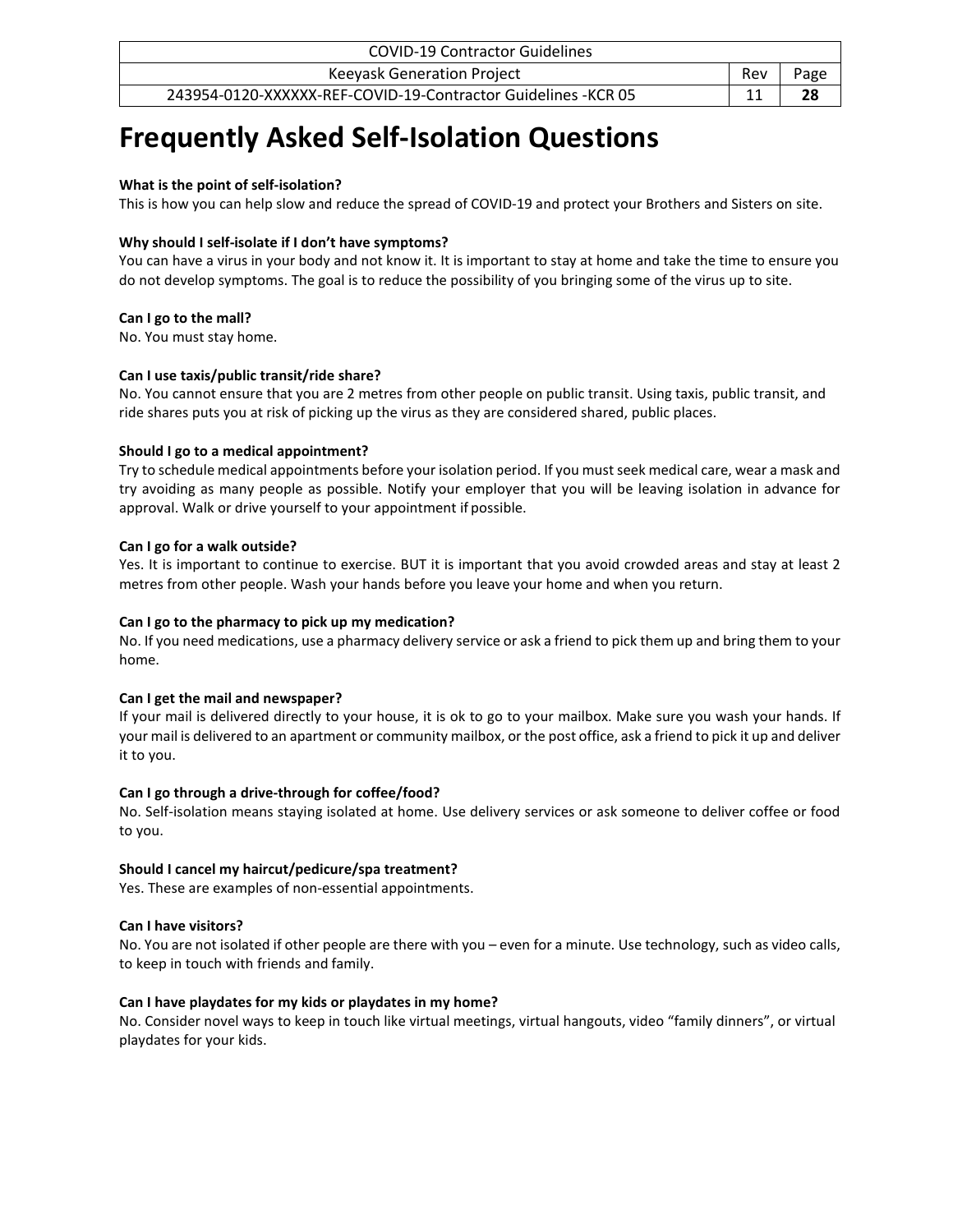| <b>COVID-19 Contractor Guidelines</b>                          |     |      |
|----------------------------------------------------------------|-----|------|
| Keeyask Generation Project                                     | Rev | Page |
| 243954-0120-XXXXXX-REF-COVID-19-Contractor Guidelines - KCR 05 |     | 29   |

# <span id="page-28-0"></span>**CONTRACTOR ISOLATION END DATE NOTIFICATION FORM**

## **CONTRACTOR ISOLATION END DATE NOTIFICATION**

Current Date: Contractor:

This letter is to inform you that the following personnel will be completed isolation at 11:59pm on their corresponding Isolation End Date below, as determined by public health.

After isolation is complete each individual is to complete the isolation COVID-19 declaration and shared health screening tool. If there are NO symptoms, they are fit to return to work. The contractor is responsible to keep a record of the completed forms.

| Name | <b>Isolation Start Date</b> | <b>Isolation End Date</b> | Contractor |
|------|-----------------------------|---------------------------|------------|
|      |                             |                           |            |
|      |                             |                           |            |
|      |                             |                           |            |
|      |                             |                           |            |
|      |                             |                           |            |
|      |                             |                           |            |
|      |                             |                           |            |
|      |                             |                           |            |
|      |                             |                           |            |
|      |                             |                           |            |
|      |                             |                           |            |
|      |                             |                           |            |
|      |                             |                           |            |
|      |                             |                           |            |

**Other Personnel:** If the contractor has personnel who are; in isolation off site, at accommodations other than ones provided by Manitoba Hydro, or a name not identified above, the contractor is responsible to have such individuals complete the isolation COVID-19 declaration and shared health screening tool. If there are NO symptoms, they are fit to return to work once isolation has been verified and forms submitted. The contractor is responsible to keep a record of the completed forms.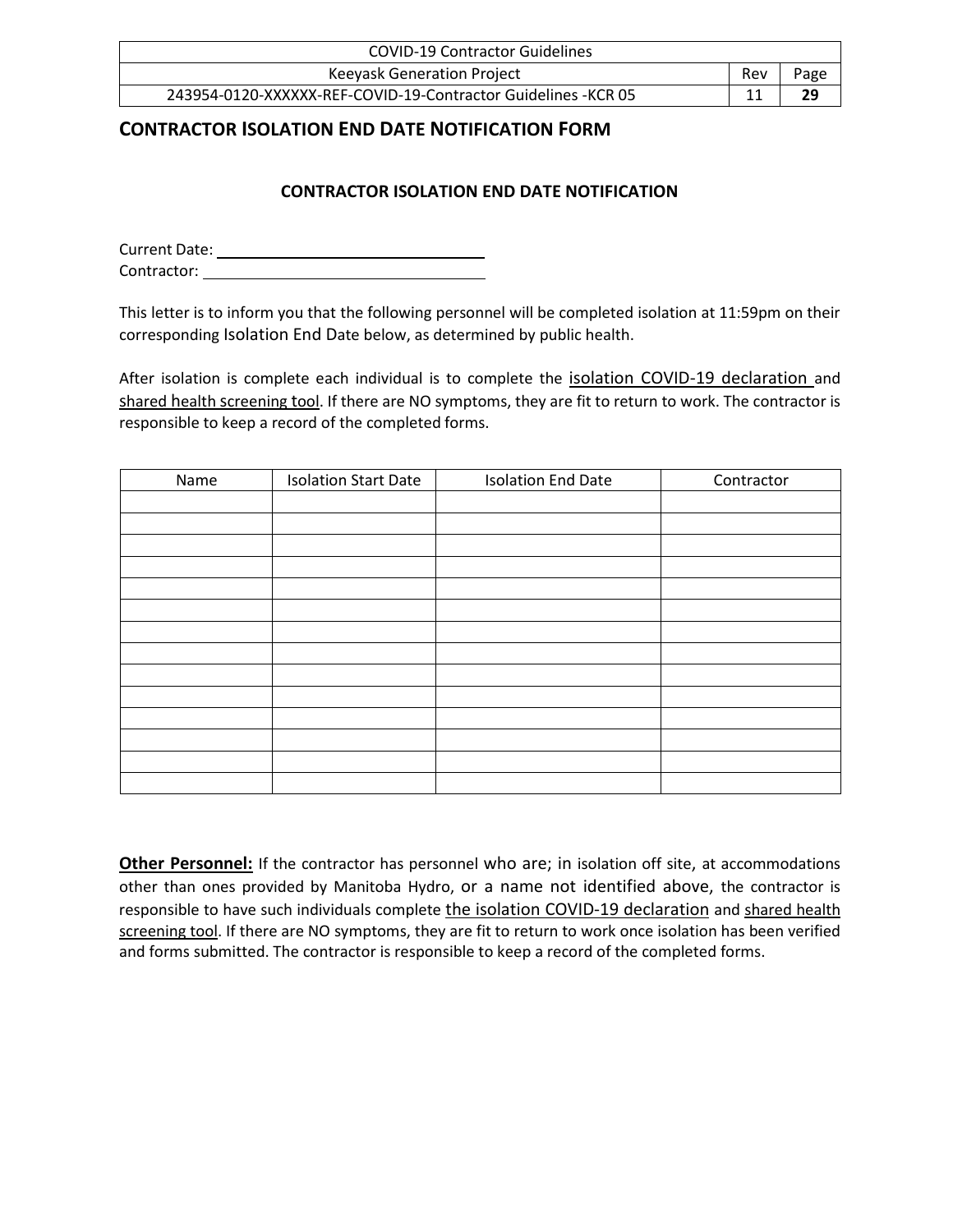| <b>COVID-19 Contractor Guidelines</b>                          |     |      |  |
|----------------------------------------------------------------|-----|------|--|
| Keeyask Generation Project                                     | Rev | Page |  |
| 243954-0120-XXXXXX-REF-COVID-19-Contractor Guidelines - KCR 05 |     | 30   |  |

### <span id="page-29-0"></span>**IMPORTANT INFORMATION ABOUT GOING INTO ISOLATION AT KEEYASK CAMP**

# Important Information About Going into Isolation at **Keevask Camp**

### Overview

The regional health authorities no longer accept anyone who does not already have a 'positive for COVID-19' test result, air carriers reject travelers who have any symptoms, and ALL close contacts of COVID-19 cases (regardless of their symptomatic state) are required by the province to isolate until released by provincial health authorities - so with nowhere to or no way to transfer you off-site, you will be isolating at Keeyask in an assigned room in the isolation dorm until your test results are ready.

For those assessed and determined to need testing for COVID-19 due to displaying symptoms (AND not a close contact of a positive case), until your test results come back as "negative" AND you are completely symptom-free (as determined by the Nurse Practitioner) for 24 hours, you will still be staying in the room and isolating.

### Preparing to Isolate

You will be allowed to return to your existing dorm room to pick up items you want/require for your time in the isolation dorm.

• Take items you will need for at least 14 days (if you test positive for COVID-19 you will be transferred off-site directly from your isolation dorm room without an opportunity to return to your regular dorm). Grab your things like toiletries, cell phone, laptop, iPad, books, music, clothing, etc. There is no need to pack up all your belongings.

You are required to stay in the dorm room at all times, unless you require a short break for a smoke/fresh air.

You can only have contact with others by phoning them.

Always wear a face mask whenever leaving your dorm room.

Nurse Practitioner may contact you for wellness reassessments while you are in isolation.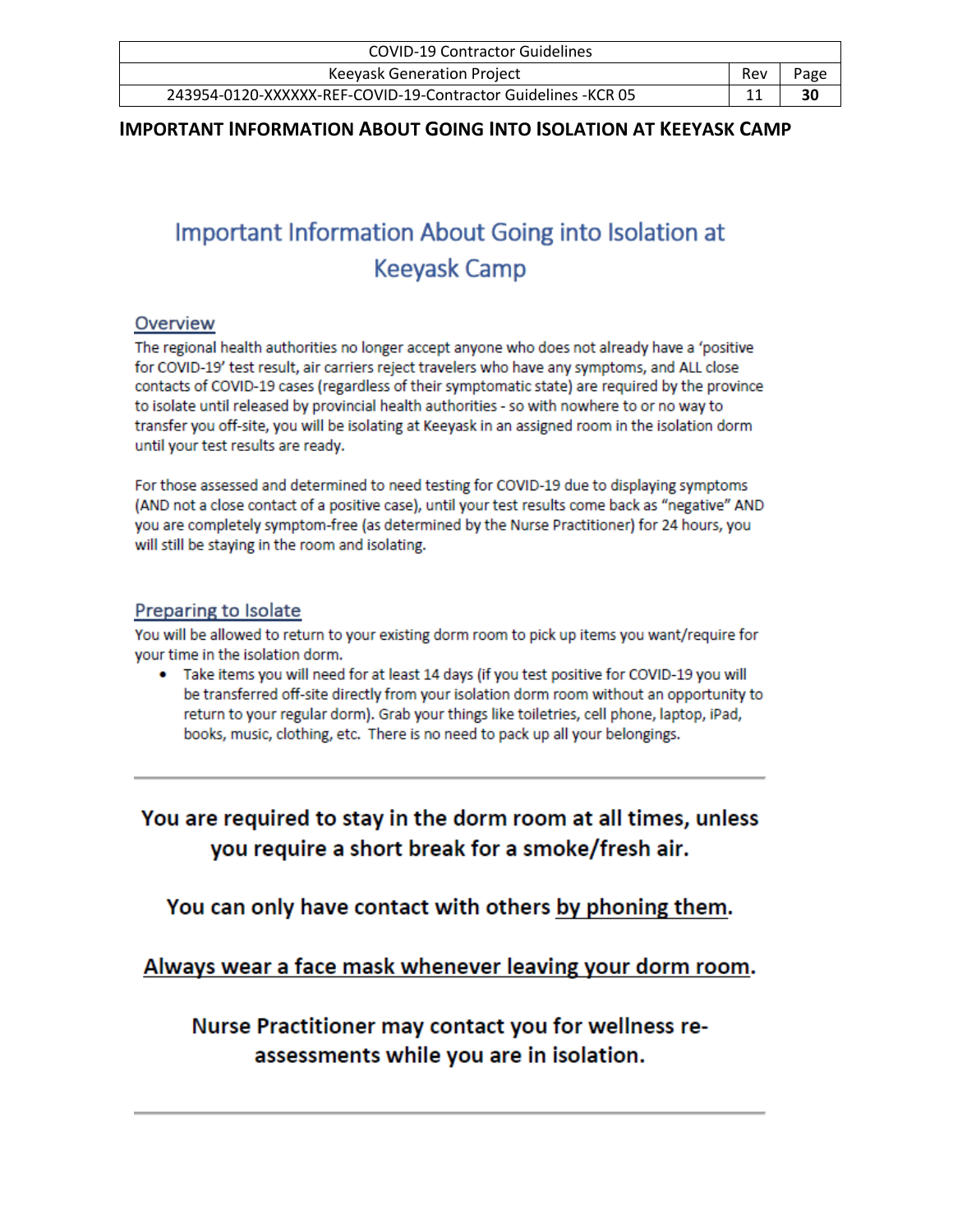| <b>COVID-19 Contractor Guidelines</b>                          |     |      |
|----------------------------------------------------------------|-----|------|
| <b>Keeyask Generation Project</b>                              | Rev | Page |
| 243954-0120-XXXXXX-REF-COVID-19-Contractor Guidelines - KCR 05 |     | 31   |

# Important Information About Going into Isolation at **Keeyask Camp**

# Meals, snacks, and supplies

- . Meals, snacks, and beverages will be provided by an Isolation Attendant during the hours of 6:00 a.m. and 10:00 p.m. 7 days a week.
	- o Call 204-778-3918, please leave a message if no one answers.
- If you do not have a cell phone or your room doesn't have a regular phone, you can place your orders by using the hallway phone and calling extension 3918.
	- $\circ$  If you have no other option but to use the hallway phone, you must wear a face mask and sanitize the phone with wipes (provided by the phone) before and after you use the phone.
- Ordering meals/snacks (refer to the weekly menu provided):
	- o Please state your dorm and room number
	- o Breakfast: orders accepted up to 7:40 a.m.; will be delivered after 8:00 a.m.
	- o Lunch: orders accepted up to 11:00 a.m.; will be delivered between 11:00 a.m. to 1:00 p.m.
	- o Dinner: orders accepted up to 4:00 p.m.; will be delivered between 4:30 p.m. to 5:00 p.m.
- Snacks from the Grab & Go:
	- o Can be ordered and will be delivered any time between 6:00 a.m. and 10:00 p.m.

When food deliveries are made the worker will knock on the door and leave the food in front of the door. Please wait a moment so that the worker can leave to avoid any interaction.

- Commissary Items:
	- o Any items needed/wanted from the commissary must be ordered through your Contractor DCR or a friend, including arranging for payment of items.
	- o Your Contractor DCR or your friend will purchase items from the commissary and then must call the Isolation Attendant to arrange to give it to the Attendant. No one is allowed to get items for you and bring them to you while you are in isolation - you must make arrangements through the Isolation Attendant.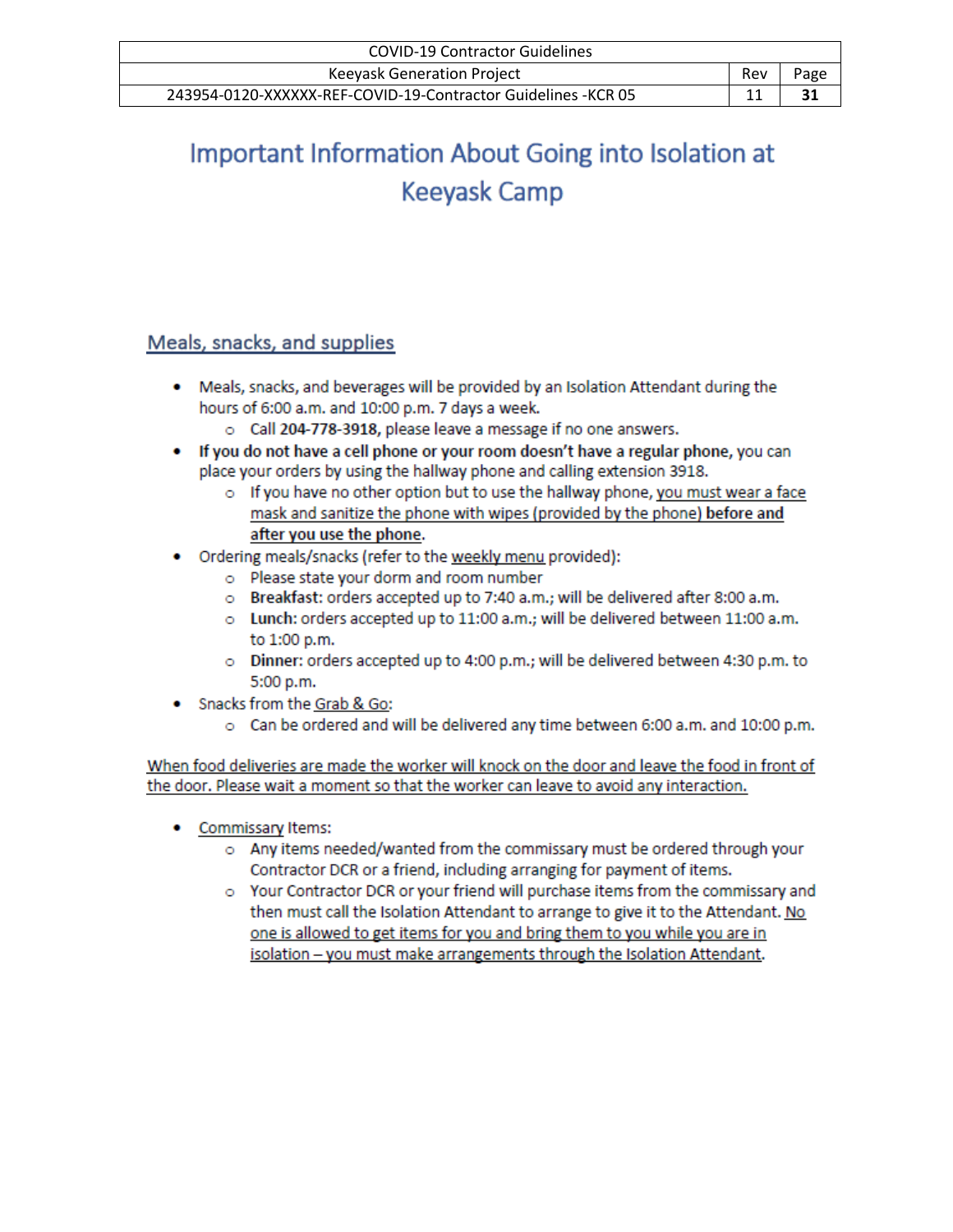| <b>COVID-19 Contractor Guidelines</b>                          |     |      |
|----------------------------------------------------------------|-----|------|
| <b>Keeyask Generation Project</b>                              | Rev | Page |
| 243954-0120-XXXXXX-REF-COVID-19-Contractor Guidelines - KCR 05 |     | 32   |

# Important Information About Going into Isolation at **Keeyask Camp**

# In Case of a Fire

- . If the event of a fire alarm, immediately exit your dorm room and proceed to the Artic Corridor. Security will be there and will escort you to the Muster Point and ensure you are accounted for.
	- o Ensure you are wearing your face mask before exiting your room.

# Smoking/Fresh Air

You will be allowed to go outside for a smoke or some fresh air while in isolation.

Only one individual is permitted in the designated smoking smoke at a time. When departing your room you may be asked by security to wait in your room until the smoking area is clear.

- Put on your face mask before exiting your dorm room.
- Exit your dorm room and proceed to the Security person stationed at your dorm. Let them know you are wanting to go to the smoke pit.
- The smoke pit is accessed through the last exit door before reaching the door to the Arctic Corridor; the security guard can show you the door to use, if necessary.
- While in the smoke pit, you must follow physical distancing requirements (maintain a distance of 6 ft/2m from other people) and wear a mask when you are not actively smoking a cigarette.

For any and all inquiries regarding employment aspects of your isolation (e.g. time off, keeping your job, etc.)

contact your employer's labour relations or human resources person.